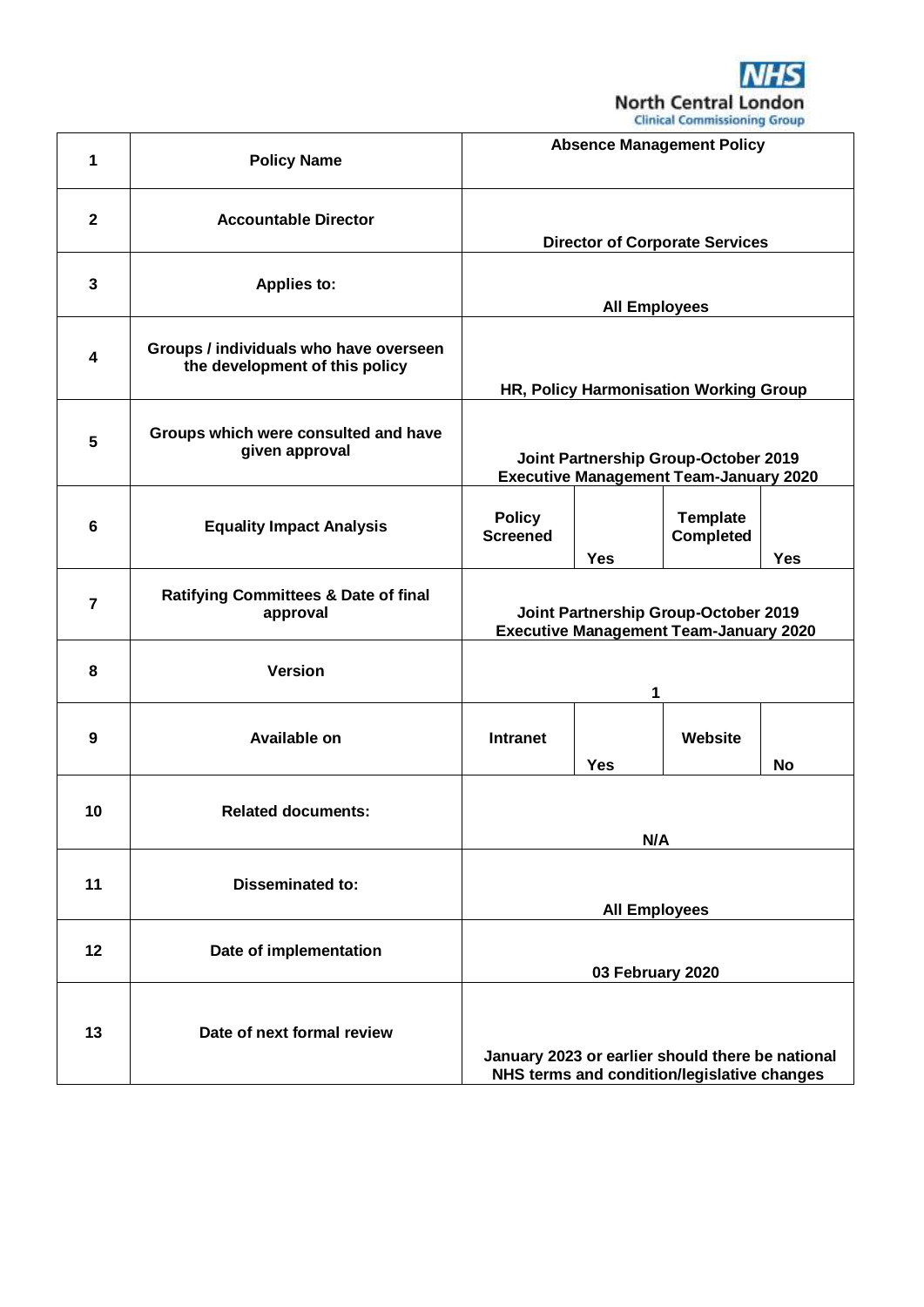# **Absence Management Policy**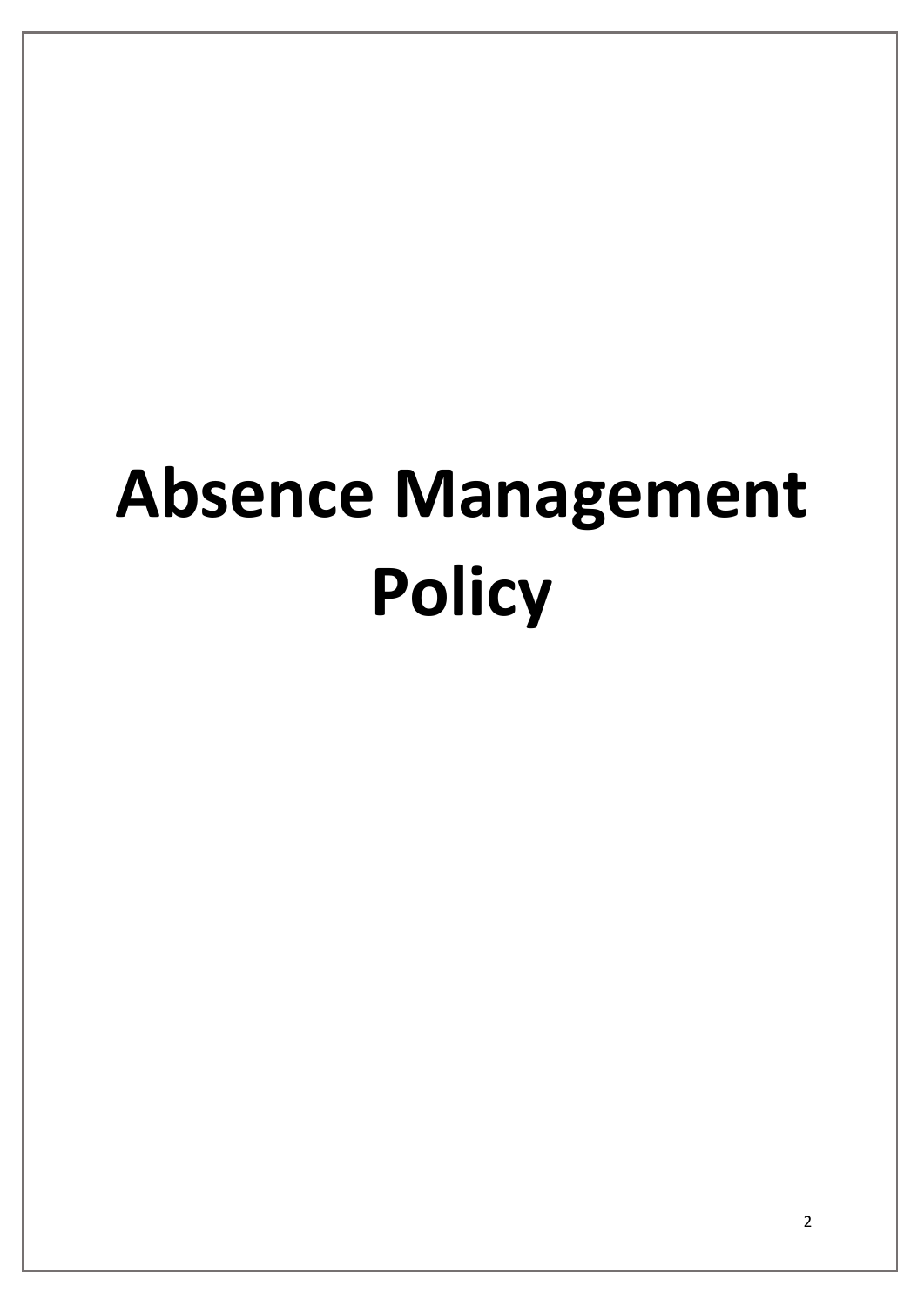# Table of Contents

| 1.  |                                                                                                       |
|-----|-------------------------------------------------------------------------------------------------------|
| 2.  |                                                                                                       |
| 3.  |                                                                                                       |
| 4.  |                                                                                                       |
| 5.  |                                                                                                       |
|     | The following is an outline of the scheme of delegation specific to the stages and actions associated |
|     |                                                                                                       |
| 6.  |                                                                                                       |
| 7.  |                                                                                                       |
| 8.  |                                                                                                       |
| 9.  |                                                                                                       |
| 10. |                                                                                                       |
| 11. |                                                                                                       |
| 12. |                                                                                                       |
| 13. |                                                                                                       |
| 14. |                                                                                                       |
| 15. |                                                                                                       |
| 16. |                                                                                                       |
| 17. |                                                                                                       |
| 18. | Occupational Health Services (OHS) - Organisation Appointed Medical Advisor  21                       |
| 19. |                                                                                                       |
| 20. |                                                                                                       |
| 21. |                                                                                                       |
| 22. |                                                                                                       |
| 23. |                                                                                                       |
| 24. |                                                                                                       |
| 25. |                                                                                                       |
| 26. |                                                                                                       |
| 27. |                                                                                                       |
| 28. |                                                                                                       |
| 29. |                                                                                                       |
| 30. |                                                                                                       |
| 31. |                                                                                                       |
| 32. |                                                                                                       |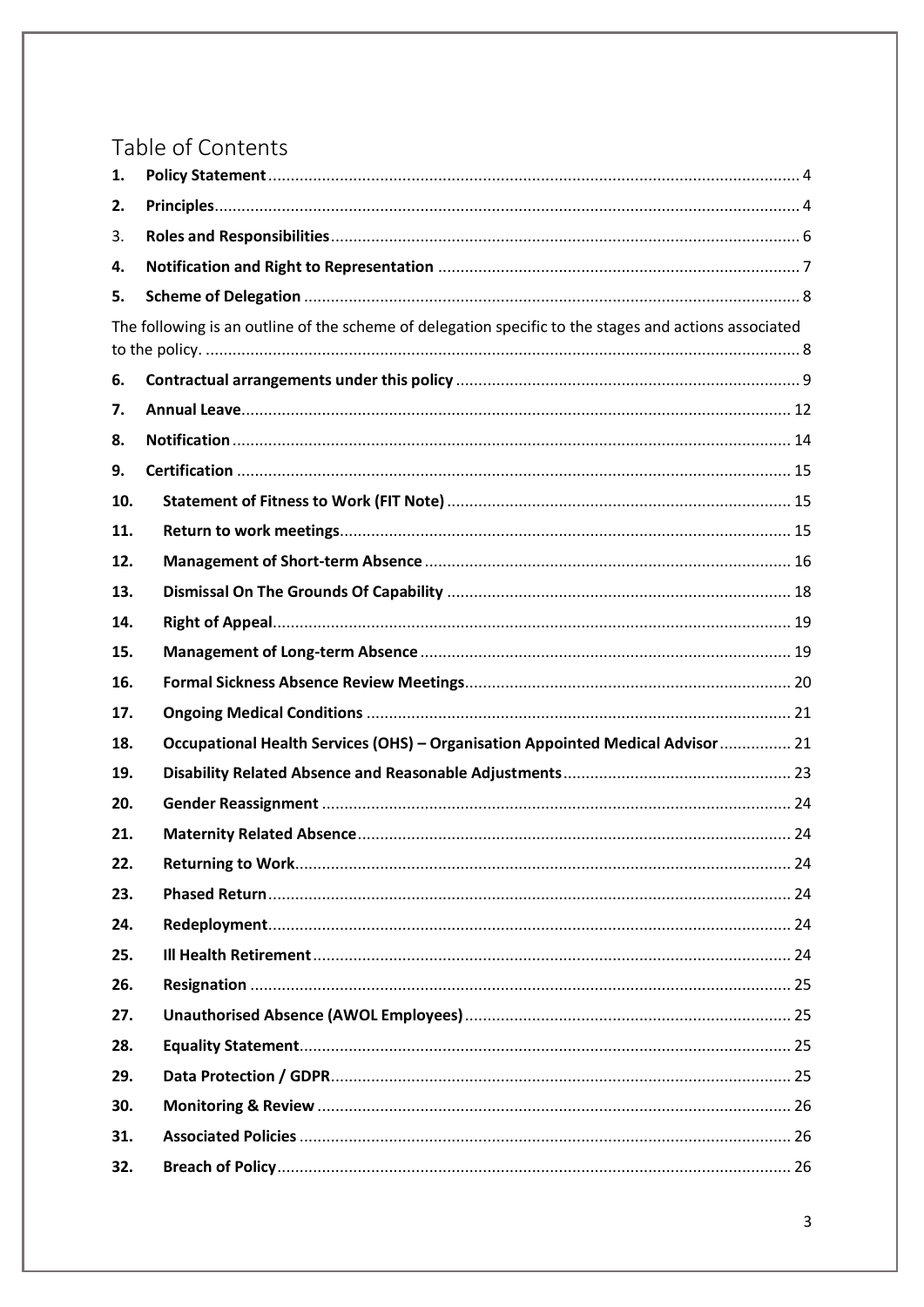#### <span id="page-3-0"></span>**1. Policy Statement**

The CCG recognises the contribution of its employees and is committed to providing good working conditions and health and safety standards.

The overall purpose of the policy is to set out the CCG's approach to the management of absence and attendance within the workplace. The policy will also set out guidance to employees and managers about their responsibilities in relation to Absence Management.

It is the responsibility of the CCG to make the most effective use of its employees and the absence management policy contributes to that objective.

This policy will apply to all employees within the CCG.

#### <span id="page-3-1"></span>**2. Principles**

- **This policy enables managers to address sickness absence issues, both short and long-term,** in a fair, consistent and equitable manner. It is recognised however that all cases must be dealt with on an individual basis because of differing circumstances therefore this policy gives an outline of the principles to be observed.
- It should be noted that all other types of absence (unrelated to sickness absence) should be managed in accordance with the appropriate policy. Line managers should consider, and take due account of, individual circumstances and all relevant factors before action is taken e.g. maternity related absence, stress, disability related absence, work related factors.
- Confidentiality will be maintained in all aspects of absence management and records will be kept in line with the Data Protection Act / GDPR.
- Managers will be fully trained in policies and procedures relating to absence. All staff will be made aware of this policy during their induction.
- The CCG recognises that everybody may need to take sick leave from time to time, however regular attendance at work is a contractual requirement.
- Short-term absenteeism refers to a series of illnesses, often unconnected, which result in frequent, short periods of absence. The appropriateness of referral to the CCG's Occupational Health Provider will be discussed between the individual, their line manager and a member of the HR team.
- It is acknowledged that occasions do arise when people are away from work on a long-term basis as a result of chronic or acute ill health. Although each case will be managed on an individual basis this policy outlines the process that will be followed to manage such sickness absence.
- In dealing with any sickness absence cases, managers must be mindful of obligations that they and the CCG may have under the Equality Act 2010. In identifying whether or not an employee is covered by the Act advice will be sought from appropriate medical professionals.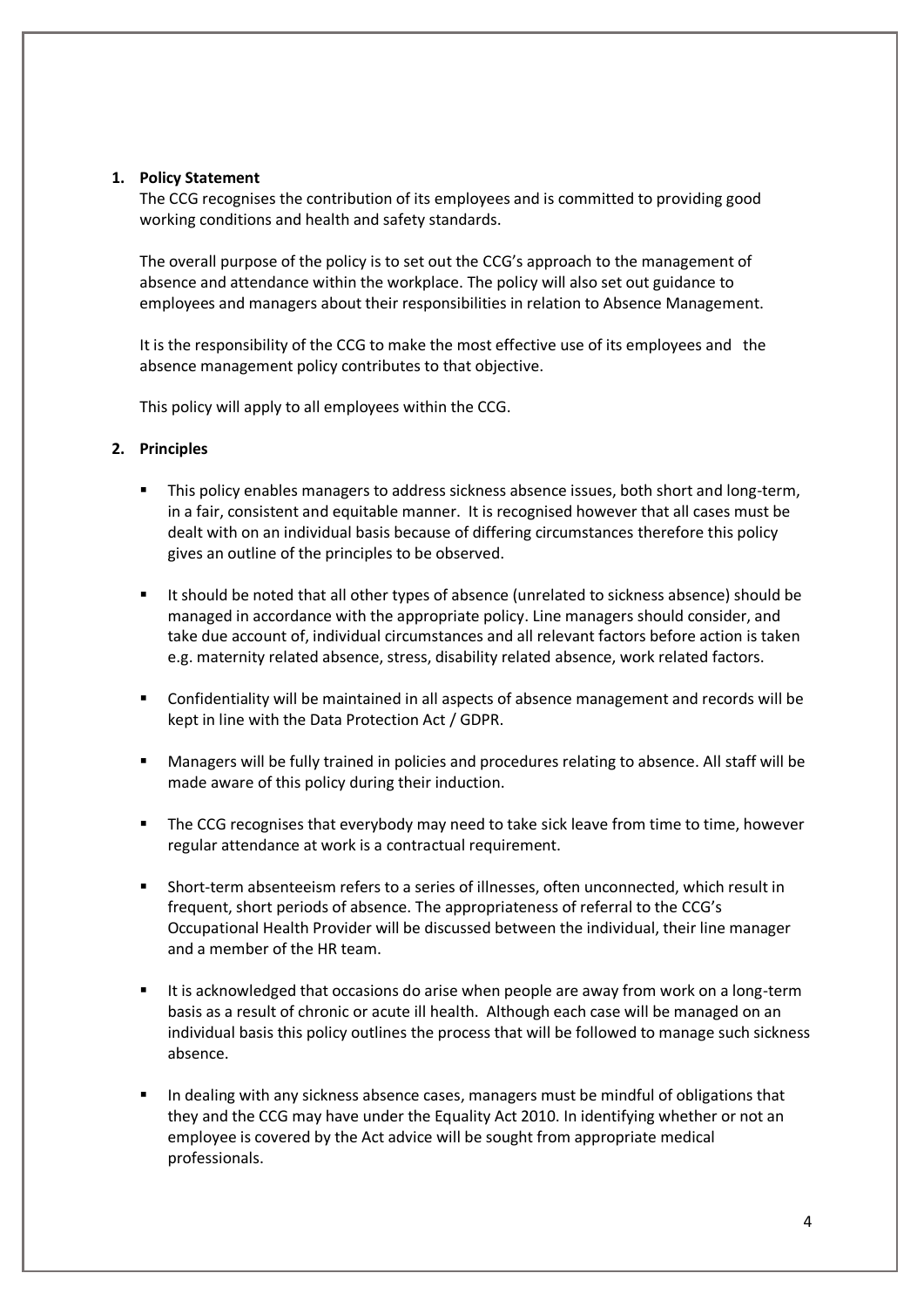- The CCG's policy and procedure for managing absence MUST be followed. It is the responsibility of every employee to report all of their sickness absence and only in exceptional cases should this procedure be carried out by someone else on their behalf.
- If an employee knowingly gives any false information, or makes false statements about their sickness, it may be treated as misconduct and may result in disciplinary action being taken. In proven cases of gross misconduct it could lead to dismissal (e.g. absent on sick leave and working elsewhere).
- Any employee who unreasonably fails to comply with the CCG's Absence Management policy and procedure may in line with Agenda for Change have their occupational sick pay withheld. Any decision to withhold sick pay must be made in conjunction with Human Resources. Advice may also be sought from the CCG's Occupational Health Provider.
- The CCG has the right to dismiss employees on the grounds of capability whilst they are receiving sick pay entitlement. Any decision to dismiss on capability grounds will be subject to medical advice and will be undertaken in line with the CCG's Capability Policy and Procedure
- The CCG reserves the right to request a medical certificate for periods of absence of less than seven calendar days in cases of short-term persistent absence. Such a decision may be taken following advice from HR and Occupational Health. Such a decision should only be used for a finite period and should be reviewed on a regular basis.
- Where dismissal is considered as a possible outcome of managing sickness absence, this policy should be read in conjunction with the CCG's Capability Policy and Procedure.
- Advice should be taken from Human Resources at all stages of this procedure to ensure the consistent application of this procedure throughout the CCG.
- Employees may be accompanied by a trade union representative or CCG workplace colleague in all discussions with management about their absence in the formal stages of the process.
- All leave must be recorded on the workforce system
- Being on sick leave does not prevent a formal process from continuing, and aspects of the process that can be completed in the member of staff's absence, such as interviewing any witnesses and gathering relevant documents will go ahead.
- If a member of staff becomes unwell ahead of a formal meeting, they may be referred to the Occupational Health service to assess their fitness to attend meetings and continue with the process. Should OH confirm that a member of staff is fit to attend a meeting, the meeting date will usually be rescheduled once, and if the member of staff is unable to attend the rescheduled meeting, they will be informed of their right to submit any written documents to support their case and the process will continue in their absence.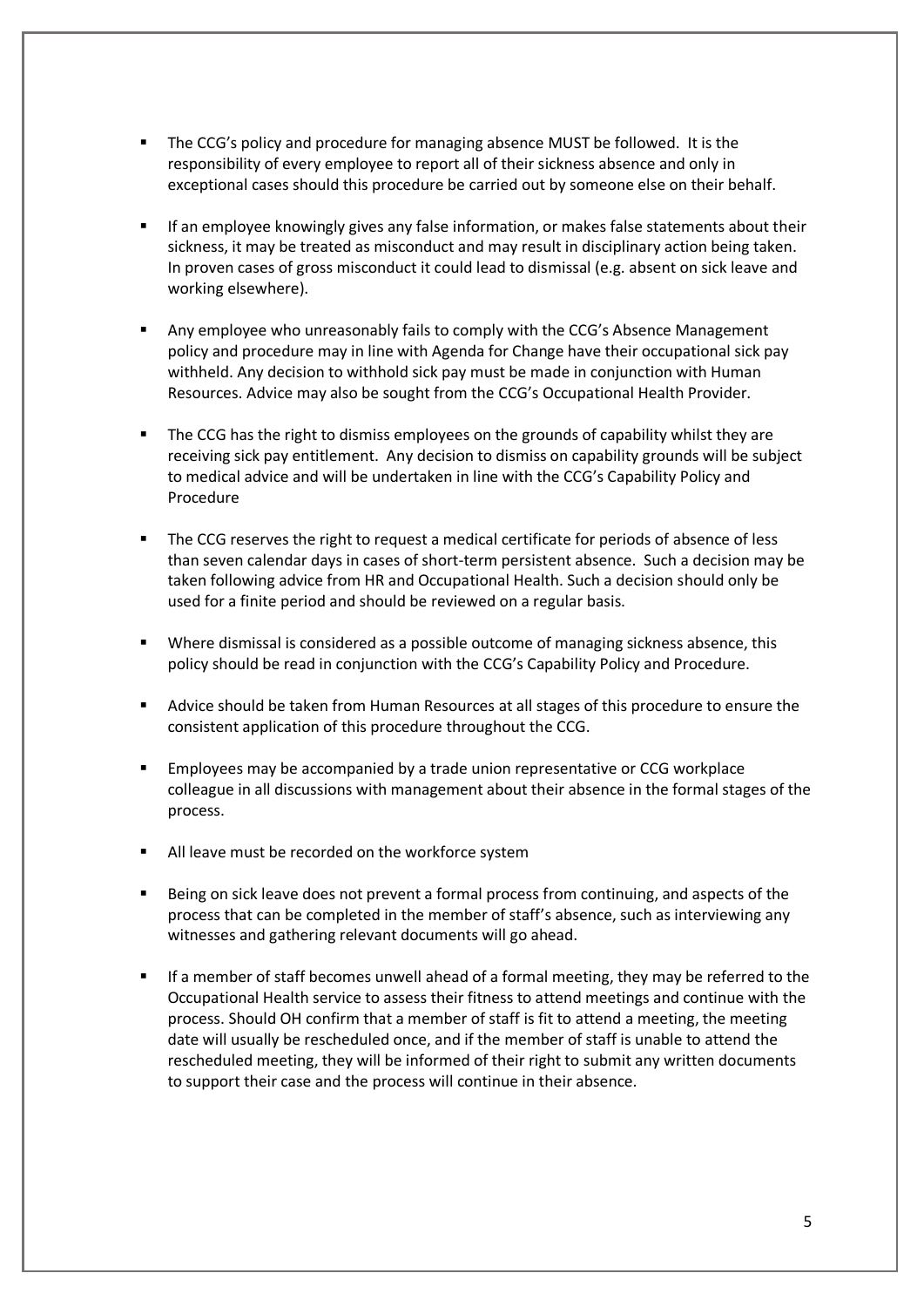# <span id="page-5-0"></span>3. **Roles and Responsibilities**

# **Manager Responsibilities**

Line managers have an important role to play in the management of absence. The key responsibilities for managers include:

- To ensure that they are familiar with the Absence Management Policy and their obligations in relation to the management of the policy;
- To inform all staff of this policy and ensure they are aware of and comply with the notification and certification requirements of this policy;
- To accurately record, report and monitor attendance and absence of all staff for whom they are responsible;
- To resolve absence problems and support staff to achieve satisfactory levels of attendance in line with this policy;
- To initiate referrals and gain advice from Occupational Health assessments;
- To maintain regular contact with the employee who is absent as a result of sickness;
- To conduct a "Return To Work" meeting with all employees as soon as possible after every absence, regardless of the length;
- To ensure sickness absence is inputted on the Workforce System in a timely manner.
- To ensure review and formal meetings take place in line with this policy and procedure.
- Maintain confidentiality with regards to medical information
- Manage absence fairly and equitably, taking into account the provisions of the equality act throughout.

# **Employees Responsibilities**

Employees are expected to:

- Ensuring regular timely, consistent attendance in accordance with the contract of employment.
- Maintaining an awareness and compliance with the CCG's Management Policy.
- Comply with the notification procedure and certification requirements, as set out in this policy
- Maintain regular contact with the line manager whilst on sick leave;
- Co-operate fully in the use of this policy and procedure;
- Attend an appointment with the nominated medical practitioner where appropriate;
- Comply with sick pay scheme;
- Attend review meetings with Management when discussing periods of absence or planning return to work, reasonable adjustments or alternative employment.
- Ensuring that they do not undertake or partake in any activity that may hinder recovery or delay a return to work.
- In order to protect employees and work colleagues, line managers must be immediately informed (or nominated departmental absence contact person) if there is a belief that the absence is work-related, for example as a result of stress, an accident at work or have been in contact with an infectious disease.
- Ensuring that employees don't attend the work place if they are unwell or unfit for work, if in doing so would affect their health and/or the health of others with whom they come into contact in the course of their work.
- After each episode of absence related to sickness, regardless of length, to seek a return to work interview with the line manager (or nominated departmental absence contact person) at the earliest opportunity upon your return.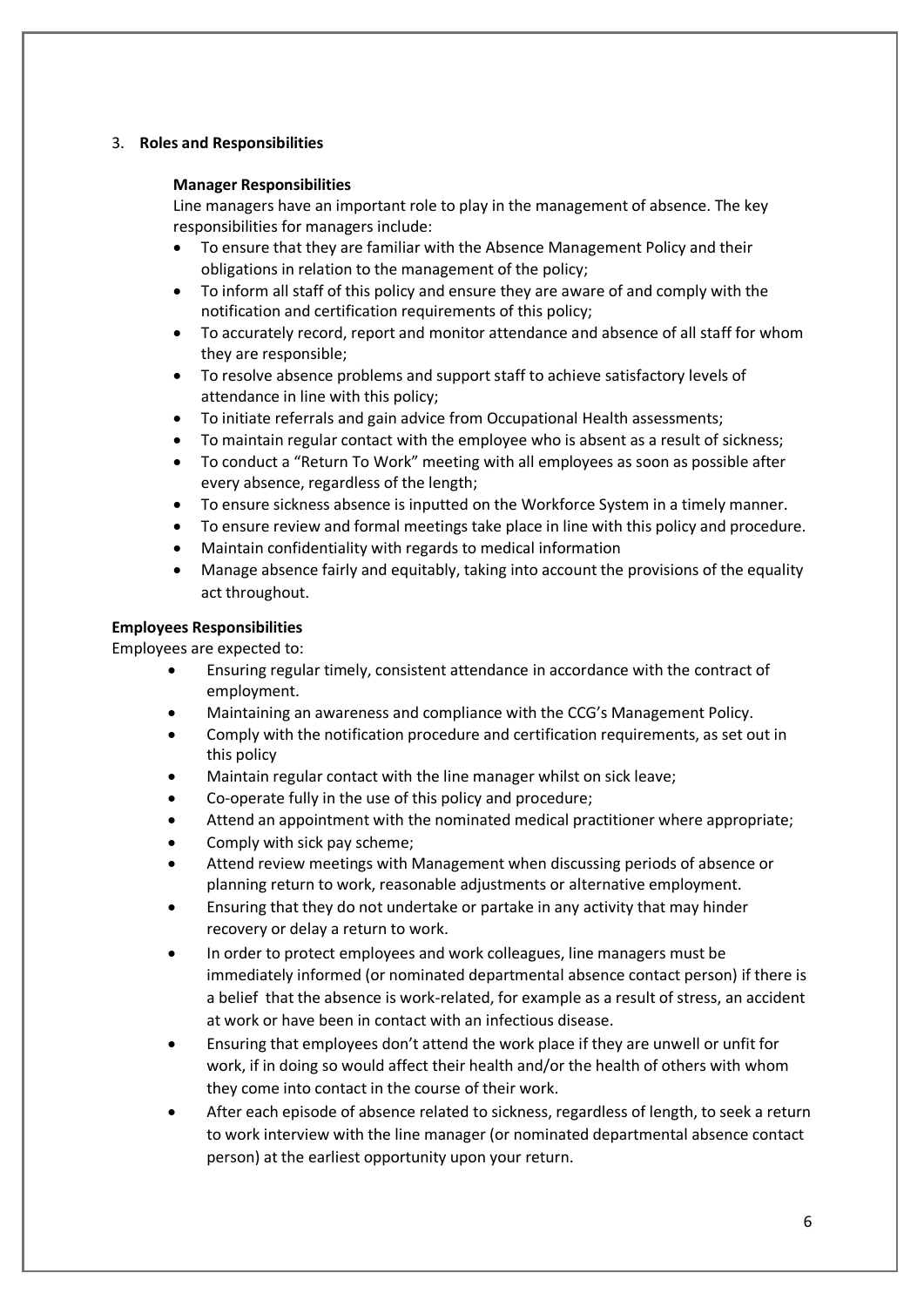# **Role of Human Resources**

Human Resources will:

- Advise on the interpretation and implementation of this policy and good practice;
- Assist with liaising with Occupational Health on the management of sickness absence cases, facilitating management referrals where necessary;
- Monitor and identify trends in sickness absence and liaise with line managers when absence levels are becoming a concern;
- Be responsible for the coordination of the formal stages of this procedure and be present at all formal meetings.
- Notify managers and employees when their sick pay is due to change to half pay or nil pay.

# **Occupational Health Responsibilities**

 Occupational Health is a specialist health advisory service, which offers impartial and confidential support to both staff and managers and signposts to staff counselling services and other support available locally. Key Occupational Health responsibilities include:

- Providing confidential and impartial advice and support to staff in relation to the employee occupational health.
- Providing a manager with a report about a referred employee's fitness to perform the duties of their post. Including the short and long term prognosis of the condition which may be affecting the employee's ability to undertake their current duties.
- Assisting the CCG in managing sickness absence levels and promoting health & wellbeing
- Advising both managers and staff in relation to any suitable alternatives or any adjustments of work that may be require to facilitate the employees return to work or ability to carry out their duties.
- Supporting an employee's application for early retirement due to ill health, where appropriate.
- Following all legislation concerning access to medical records and records on behalf of CCG.

# **Staff Representative Responsibilities**

Staff representatives have an important role to play in providing advice, support and representation to members, supporting communications and working in partnership with management to implement the policy in a fair and consistent manner. Key responsibilities include:

- Involvement in the consultation and the drafting of the Attendance Management Policy within CCG.
- Providing appropriate advice, support and representation to their members in relation to the Attendance Management Policy.
- Providing appropriate advice, support and representation to individuals undergoing any formal attendance management meetings, upon request by their members.
- Supporting members experiencing long-term absence from work.

# <span id="page-6-0"></span>**4. Notification and Right to Representation**

As far as is practicable, line managers should take the member of staff's health into consideration when arranging timing and location of meetings. If an employee is too ill to travel, the line manager may arrange to conduct a home visit or a teleconference at a mutually convenient time, if the employee agrees. However, it should be noted that, as part of the return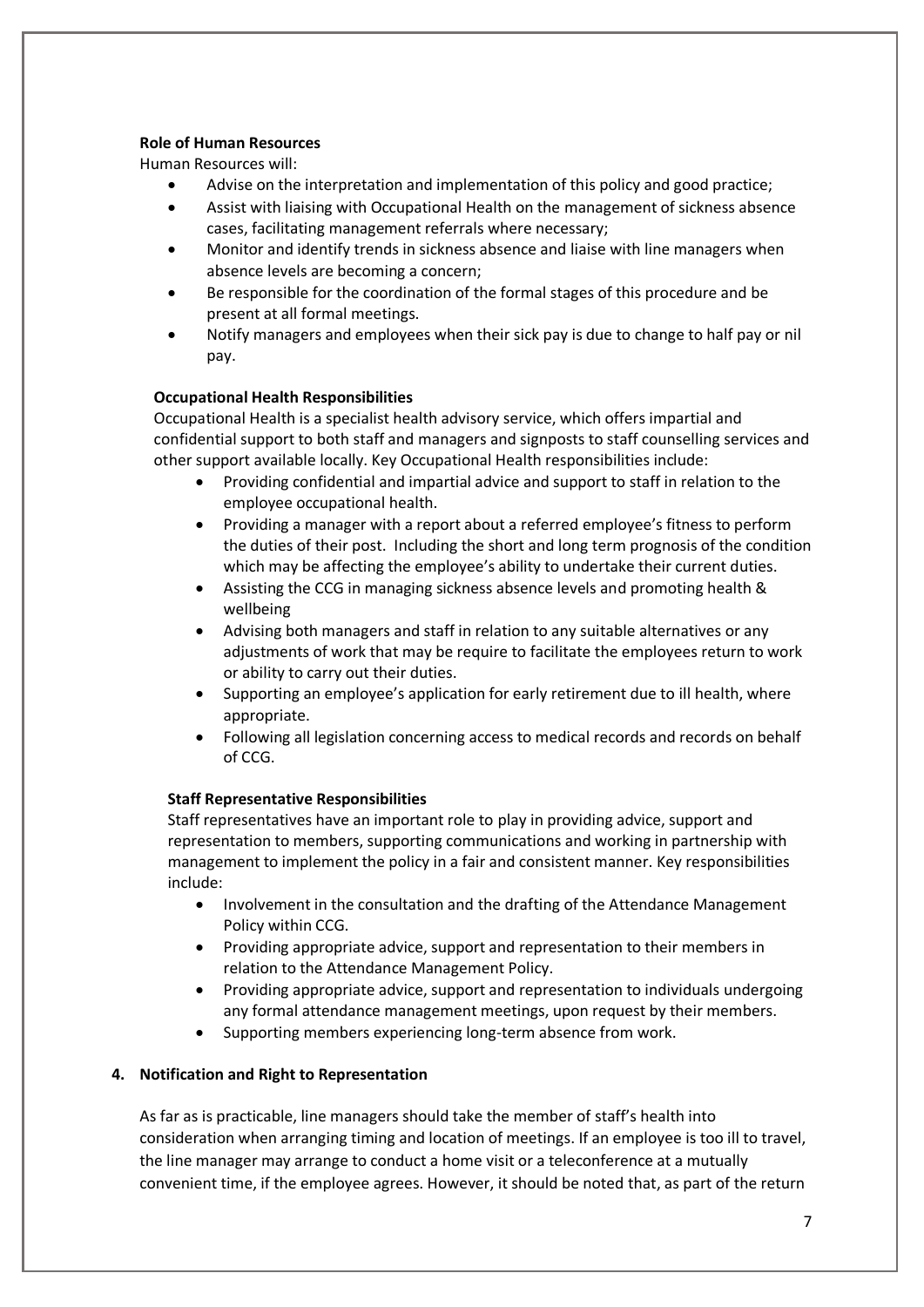to work process, it may be more relevant to hold the meetings at a business location or a suitable alternative venue.

All members of staff will receive five working days' written notification of any formal meeting convened under the sickness absence procedure. The notification will include:

- The date, time and venue of the meeting;
- The purpose of the meeting;
- Details of all attendees at the meeting. Copies of any documentation that will be considered at the meeting;
- A copy of the sickness absence procedure;
- The potential outcome of the meeting, i.e., issue of a first, final written warning or dismissal.

Employees have the right to be accompanied at any stage of the Formal Procedure. By either an accredited TU Representative or full-time official of a recognised TU or by a Fellow Worker companion who must be an employee of CCG.

In exceptional circumstances and where this will benefit the organisation and the employee, the individual may be accompanied during the informal phases.

However, it would not normally be reasonable for employee to insist on being accompanied by a companion whose presence would prejudice the hearing. Nor would it be reasonable for an employee to ask to be accompanied by a companion from a remote geographical location if someone suitable and willing was available on site.

The companion should be allowed to address the meeting/hearing to put and sum up the employee's case, respond on their behalf to any views expressed at the meeting/hearing and confer with them during the hearing. The companion does not however have the right to answer questions on the employee's behalf, address the hearing if the employee does not wish it, or prevent the employee from explaining their case.

If an employee's companion is unavailable, it is the responsibility of the employee, so long as it is deemed reasonable to suggest another date which is not more than 5 working days after the original date of the meeting/hearing.

Employees have no right under this procedure to be accompanied by anyone else (e.g. a spouse, partner, other family member.

An individual may seek advice from their Trade Union Representative as and when required during the informal and formal stages.

#### <span id="page-7-1"></span><span id="page-7-0"></span>**5. Scheme of Delegation**

The following is an outline of the scheme of delegation specific to the stages and actions associated to the policy.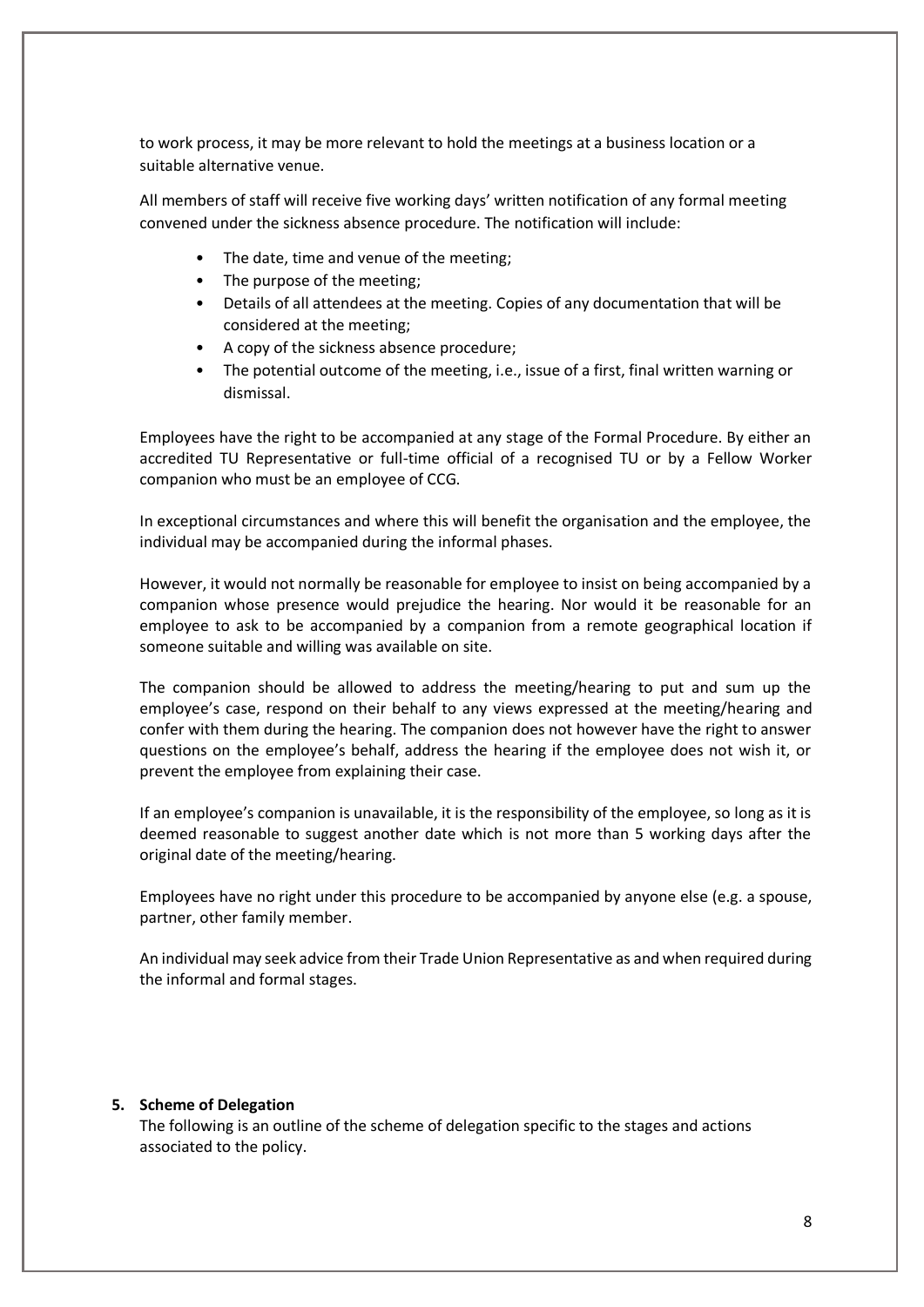| <b>Sickness Absence Management</b>      | <b>Scheme of Delegation</b>                   |  |
|-----------------------------------------|-----------------------------------------------|--|
| Day-day management/informal stage of    | Line Manager                                  |  |
| policy                                  |                                               |  |
| Stage 1 (formal)                        | Line Manager                                  |  |
| Stage 2 (formal)                        | Head of Service/Deputy Director/Director      |  |
| Stage 3 (formal)                        | Director/Executive Director/Chief Finance     |  |
|                                         | Officer/Accountable Officer                   |  |
| Appeal stage (following formal meeting) | Director/Executive Director/Chief Finance     |  |
|                                         | Officer/Accountable Officer (with no previous |  |
|                                         | involvement in case                           |  |

# <span id="page-8-0"></span>**6. Contractual arrangements under this policy**

# **Employee Occupational Sick Pay Entitlements**

The following table outlines the sick pay entitlement in line with the national NHS agenda for change terms and condition:

| <b>Length of Service</b>            | <b>Contractual Sick Pay Entitlement</b>       |
|-------------------------------------|-----------------------------------------------|
| During 1st year of service          | One months' full pay and two months' half     |
|                                     | pay                                           |
| During 2nd year of service          | Two months' full pay and two months' half     |
|                                     | pay                                           |
| During 3rd year of service          | Four months' full pay and four months' half   |
|                                     | pay                                           |
| During 4th and 5th years of service | Five months' full pay and five months' half   |
|                                     | pay                                           |
| After 5th year of service           | Six months' full pay and six months' half pay |

The period during which sick pay is paid and the rate of sick pay for any period of absence is calculated by deducting from the employee's entitlement, on the first day of absence, the aggregate periods of paid sickness during the 12 months immediately preceding that day.

Full pay is inclusive of any statutory sick pay benefits. Half pay will be paid in addition to statutory sick pay, however, will not exceed full pay

For the purpose of calculating entitlement to sick pay, a previous period or periods of NHS service (reckonable service) will be counted towards the employee's entitlement to sick leave with pay where there has been a break, or breaks, in service of 12 months or less.

In aggregating periods of absence due to illness the following absences will be disregarded:

- unpaid sick absence
- absence caused by injuries, diseases, or other health conditions that are wholly or mainly attributable to the employee's NHS employment and which have been sustained or contracted in the discharge of the employee's duties of employment, as defined in section 22 of agenda for change.
- absence caused by injury resulting from a crime of violence, not sustained on duty but connected with or arising from the employee's employment,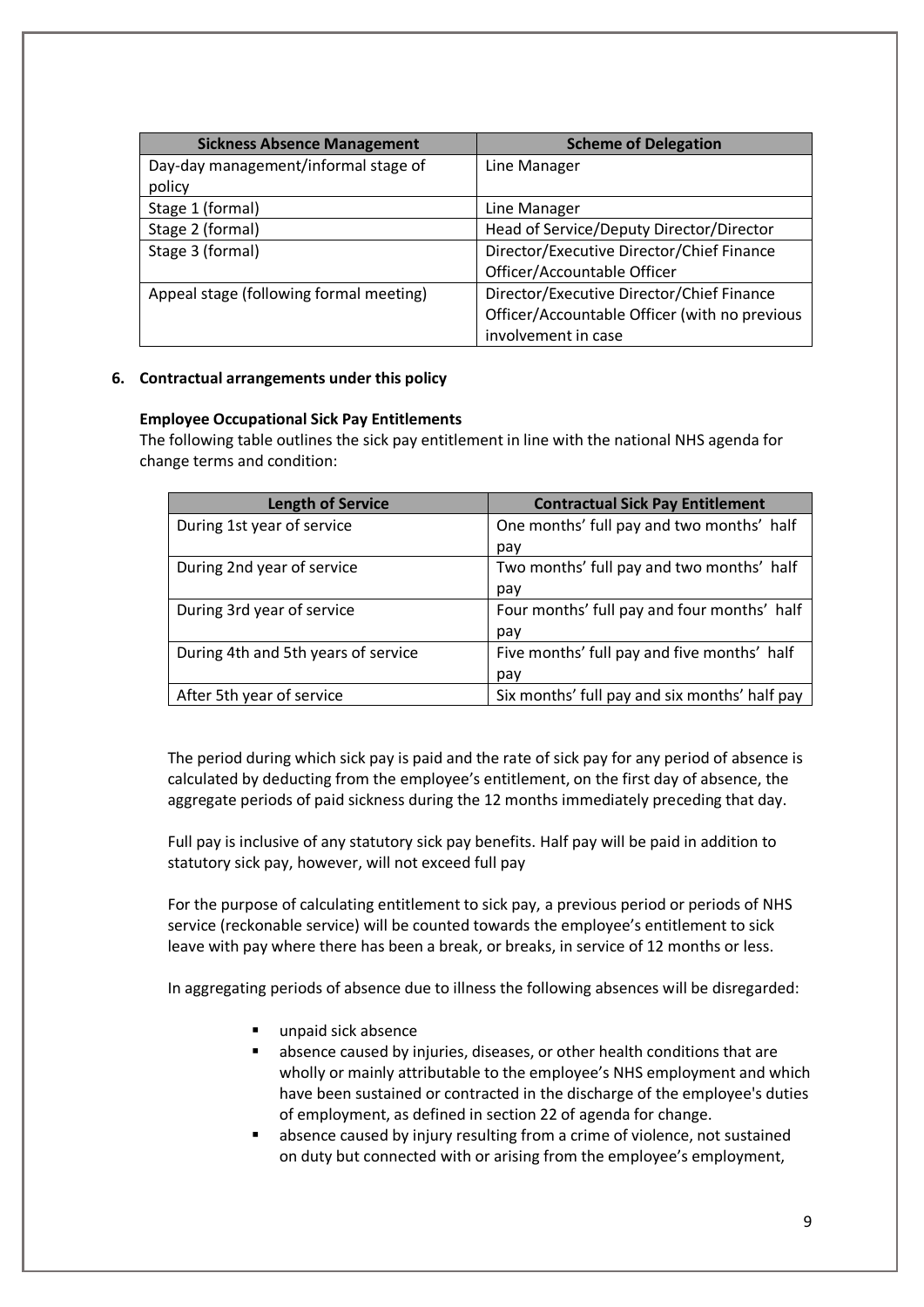where the injury has been the subject of payment by the Criminal Injuries Compensation Authority.

 absence caused by injury resulting from a crime of violence as described in the bullet immediately above, but which has not attracted payment of an award as it has not met the loss of earnings criteria or was not one for which compensation above the minimum would arise.

In the event of employment coming to an end, entitlement to sick pay ceases at the last day of employment.

Absence for planned elective medical treatment, which is for cosmetic reasons alone, must be taken as annual leave and not sick leave. Where planned medical treatment has both a cosmetic and health improvement purpose, absence should be reported as sick leave.

#### 6.1. **Occupational Sick Pay Conditions**

The conditions for sick pay are financial provisions indicating an entitlement to occupational sick pay and in no way indicate the amount of absence to which an employee is entitled.

Pay during sickness absence is calculated on the basis of what the individual would have received had they been at work. It will include regularly paid supplements, including any recruitment and retention premia, payments for work outside normal hours and high cost area supplements. It will be based on the previous three months.

Employees will not be entitled to an additional day off if sick on a statutory holiday.

In line with the Agenda for Change sick pay for those who have exhausted sick pay entitlements should be reinstated at half pay, after 12 months of continuous sickness absence, in the following circumstances:

- Staff with more than 5 years reckonable service: sick pay will be reinstated if sick pay entitlement is exhausted before a final review meeting for longterm absence has taken place;
- Staff with less than 5 years reckonable service: sick pay will be reinstated if sick pay entitlement is exhausted and a final review does not take place within 12 months of the start of their sickness absence.

Reinstatement of sick pay should continue until the final review meeting has taken place. Reinstatement of sick pay is not retrospective for any period of zero pay in the preceding 12 months of continuous absence.

The period of full or half sick pay detailed in 3.1.1 may be extended at the discretion of the CCG in exceptional circumstances:

- **Where there is the expectation of a return to work in the short-term and an** extension would materially support a return and/or assist recovery. Particular consideration will be given to those staff without full sick pay entitlements.
- In any circumstances that the employer deems reasonable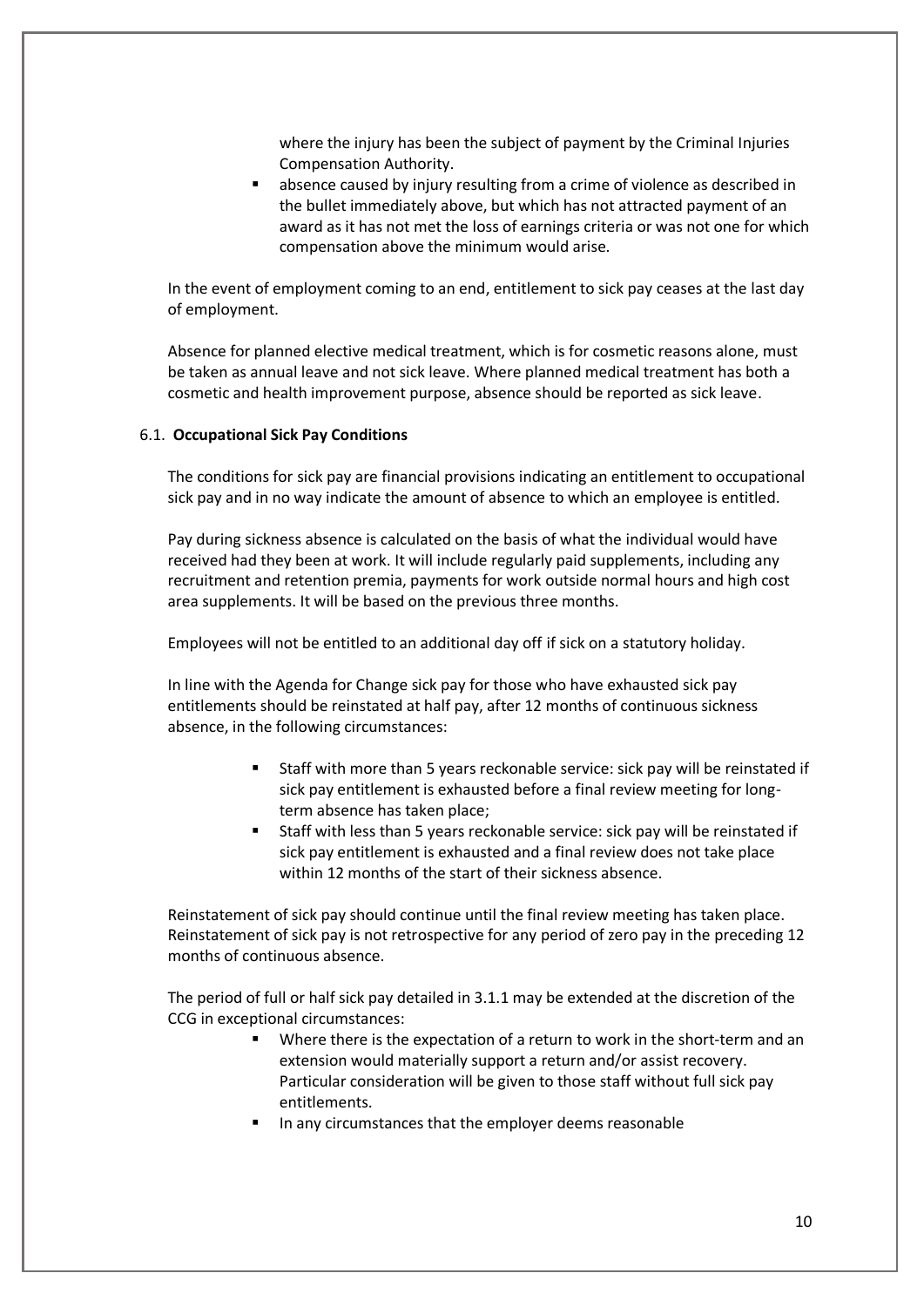When an extension to sick pay is being considered for any reason this must first be discussed with the HR Business Partner in order to ensure that the appropriate approvals are obtained and to ensure consistency and fairness across the CCG.

In accordance with the Agenda for Change, sick pay is not normally payable for an absence caused by an accident due to active participation in sport as a profession, or where contributable negligence is proved.

An employee who is absent as a result of an accident is not entitled to sick pay if damages are received from a third party. Under these circumstances the employee will be advanced a sum not exceeding the amount of sick pay payable under this scheme providing the employee repays the full amount of sickness allowance when damages are received. Once received, the absence will not be taken into account for the purposes of the sick pay provisions.

#### 6.2. **Medical and Dental Appointments**

Staff are expected to make every effort to ensure that medical and dental appointments are made before or after the working day. Where this is not possible, it is expected that appointments will be arranged to minimise disruption to their work. Therefore, appointments should be made at the beginning or end of the normal working day, i.e. within the first or last working hour. Part-time staff and shift workers should try to schedule routine appointments for when they are not working.

Where an employee has no alternative but to attend such appointments during working hours options available are flexibility in working hours, annual leave or unpaid leave. The line manager will work with the employee to come to a flexible agreement which supports the employee and the needs of the service.

When the appointments become more frequent or the employee has a disability and is required to attend regular appointments (i.e. regular physiotherapy/ attending on-going treatment) the individual should advise their line manager in advance of the appointments. The manager shall consider reasonable adjustments to accommodate the disability related requirements including variation of working hours, flexible working hours or using a combination of unpaid and annual leave or paid time off to attend appointments.

Employees must inform their line manager of any appointments where possible at least 1 week in advance of the appointment. The employee should also bring in their appointment card and pass to their line manager when requesting time off to attend an appointment at the request of the line manager.

Employees who are pregnant have a statutory right not to be unreasonably refused time off work with pay for antenatal appointments on medical advice. Paid time off in such circumstances will automatically be granted. Members of staff who need to attend antenatal appointments should notify their line manager as soon as reasonably practical. Please refer to the CCG's Maternity Policy for further guidance.

Medical and dental appointments should be requested and agreed via the Workforce System.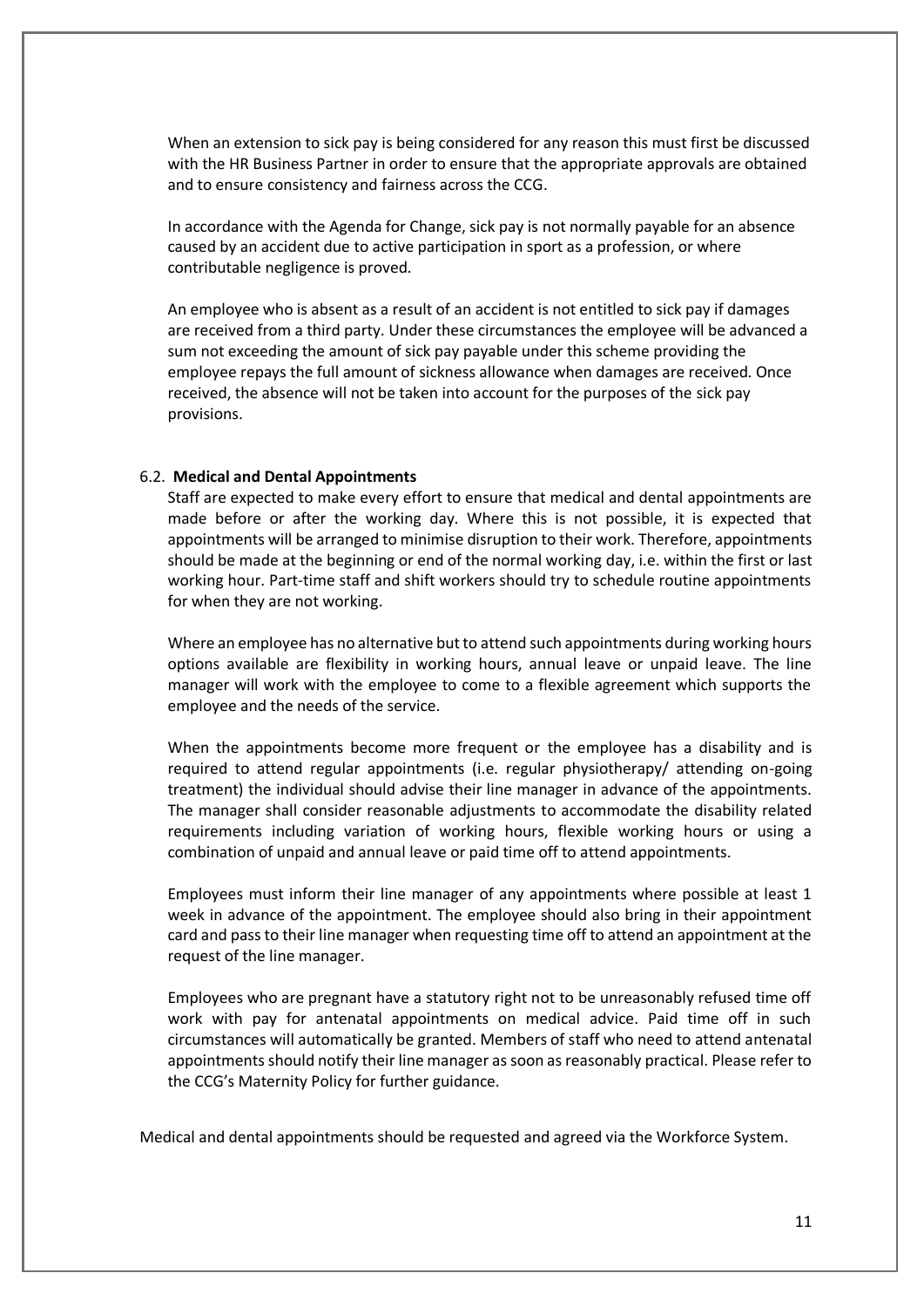#### **IVF Treatment**

Staff can discuss with their line manager taking a reasonable number of days leave using annual leave or unpaid leave during the course of the treatment or, where possible, to work flexibly in line with the service needs. Any agreement will need to be made by the line manager.

Leave for the actual appointments can be managed in line with the usual procedure for doctors/ dentist and medical appointments up until the point of pregnancy when this should be managed in accordance with the CCG's Maternity Policy and Procedure.

It is advised that staff notify their line manager to advise them of any on-going appointments that they will be required to take due to the treatment.

Where staff are ill/sick due to effects of treatment the usual sick leave provisions/procedure should apply.

#### <span id="page-11-0"></span>**7. Annual Leave**

Sickness absence counts as continuous service and members of staff will accrue annual leave entitlement as normal during any periods of sick leave. If a member of staff is sick whilst on annual leave they can take the accrued annual leave, providing they comply with the procedure below.

#### **Annual Leave during Long-Term Sick Leave**

Staff on long-term sick leave may request paid holiday leave in line with normal departmental procedures. No combination of paid annual leave and sick pay will exceed a normal day's pay.

Where a member of staff on long-term sick leave is unable to use their leave entitlement before the end of the leave year due to continued sickness, they will be permitted to carry forward unused statutory holiday (20 days per annum inclusive of bank holidays, pro rata for part time staff) into the next leave year, and must use this within the time limits set by the current legal requirements, subject to normal line management approval.

If the employment of the member of staff's employment is terminated at the end of the sick leave period or the member of staff leaves the CCG, they will be entitled to payment in lieu of any accrued annual leave not taken. If a member of staff is on long-term sick leave during two leave years and leaves the CCG within a new leave year when they have not returned to work, they will receive all outstanding payment for statutory leave not taken from the previous year in addition to any accrued in the new leave year.

#### **Sickness during Annual Leave**

If a member of staff is on annual leave when they fall ill and wishes to reclaim the annual leave for the sickness period, they must:

**a.** Report in sick on the first day of illness. Employees must talk directly to their line manager. It is not acceptable to text, e-mail or leave messages with anybody else. If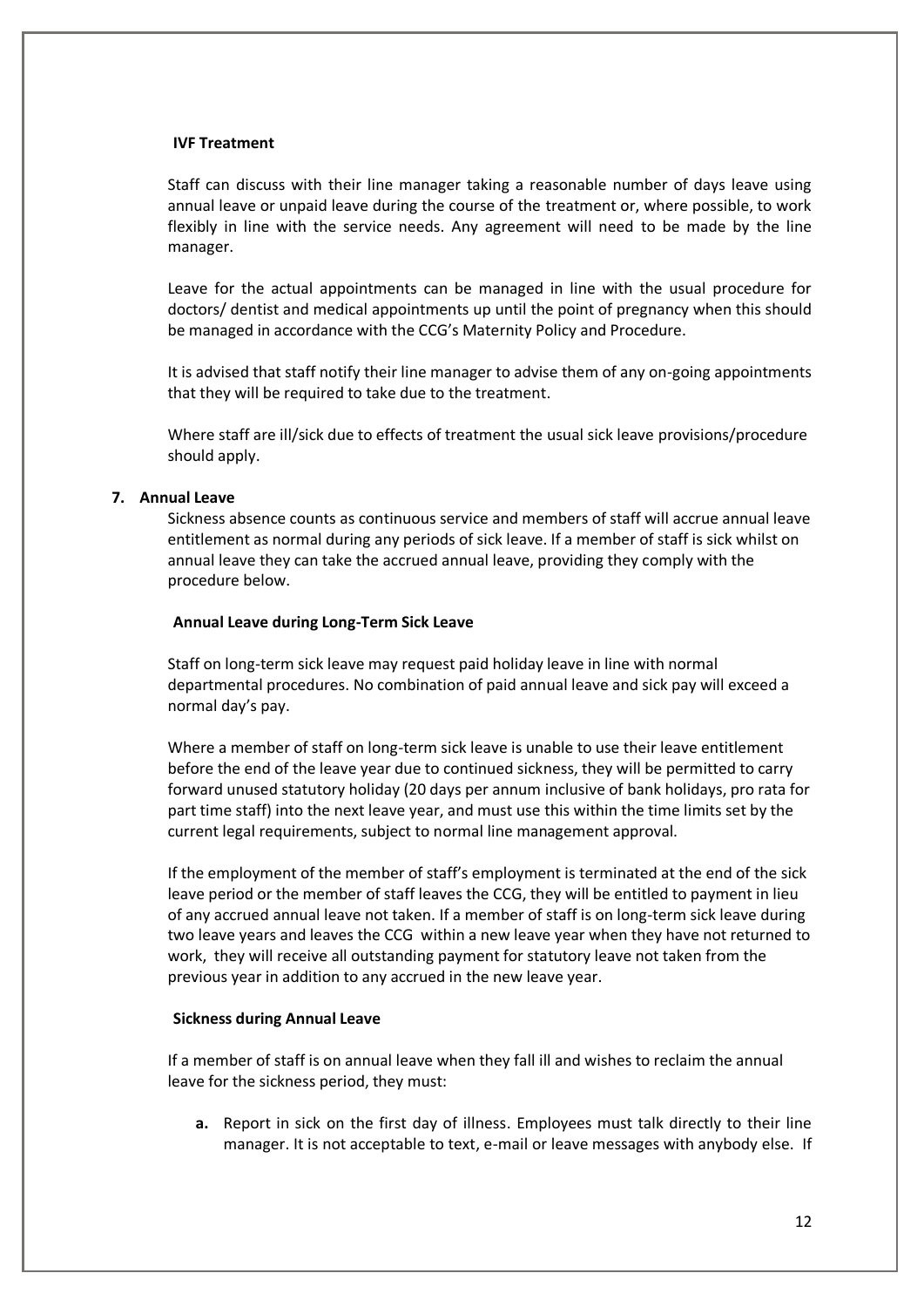the line manager is unavailable, then the employee should contact an alternative nominated manager.

- **b.** When reporting absence employees must give the following information:
	- the reason for the absence;
	- the expected length of absence (if known);
	- whether a visit will be made to their GP, and if so, the date of the appointment;
	- the regularity and method of contact if the member of staff is going to be off sick for several days or the length of absence is unknown
- c. Provide a medical fit note, signed by a GP within 3 days of the first day of sickness absence. If the GP consulted is outside the UK and provides a note as evidence of illness (as opposed to a UK medical certificate), this must be submitted on the GP's official headed notepaper or have an official stamp. If applicable, medical certificates should be translated into English. If the UK or Overseas GP charges for the medical certificate it will be at the individual's own expense.

Members of staff are able to reclaim the day(s) of sickness absence during annual leave if the follow the requirements outlined above (a, b and c), i.e. if a staff member takes one week's annual leave and is sick for one day of that week then subject to complying with the requirements outlined above (a,b and c), that one day will be added back to their annual leave entitlement and may be taken at a later date, subject to normal operational requirements.

If an employee is absent on sick leave and has pre-booked annual leave then they must notify their manager as soon as possible of the nature of the leave and whether the pre-booked annual leave will be taken during the period of sick leave, otherwise it will be assumed that the booked annual leave is being taken. If the employee intended to spend time at their normal place of residency then the leave may be credited back upon receipt of appropriate medical statements/Doctors notes.

If the employee intends to spend more than one night away from their normal place of residency whether it be overseas or in the UK, then the employee must provide a written statement from a medical practitioner advising that the holiday would be beneficial to their condition or recovery, and in no way would aggravate or cause detriment to the illness/injury. Where necessary, the CCG will reimburse the cost of such letters. In addition, the CCG may also choose to obtain a medical opinion from the Occupational Health Provider. If the leave is supported by a medical practitioner then the employee will have the option to continue with sick leave and have the annual leave credited back or take the time as annual leave, in which case sick pay, occupational and/or statutory as appropriate, will cease. If an employee is physically unable to return to work after a holiday they must submit a medical certificate which covers them from the day on which they were expected to return to work. Should the employee take the leave as sickness, then entitlements to sick pay both occupational and statutory will be in line with the normal eligibility rules.

Where the request to continue with a pre-booked holiday is not supported by a medical practitioner, then annual leave should be taken.

Employees will not be entitled to an additional day off if they are sick on a bank holiday.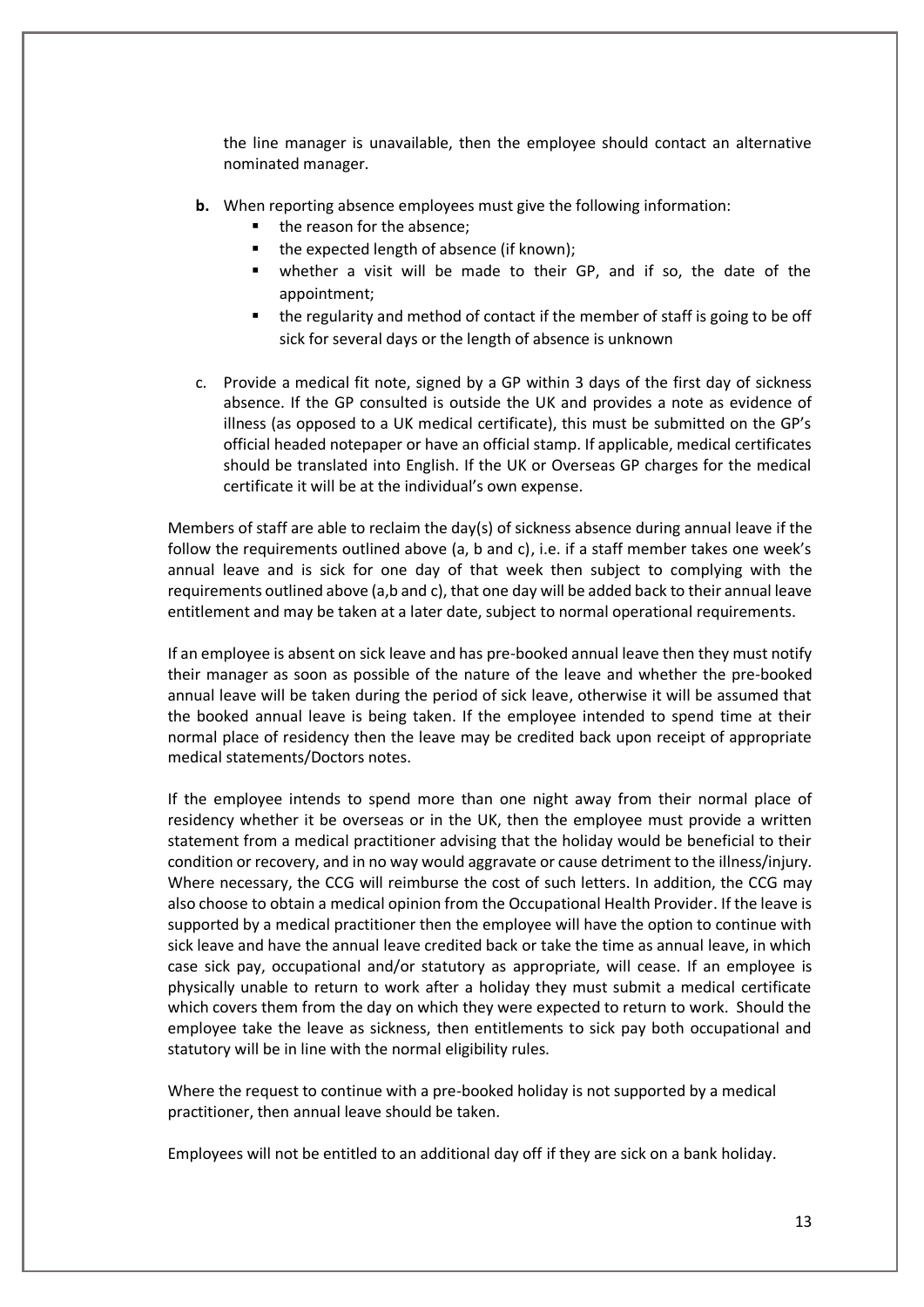#### **Secondary Employment**

Employees should refrain from their secondary employment, whilst on sick leave from the CCG. This also applies to dual contracts within the CCG and any work during "non- CCG working hours", e.g. weekends and evenings unless a GP Fit for Work Certificate states otherwise. If an employee wishes to continue with secondary employment whilst off sick, they must request permission in writing from their manager. The employee should outline the nature of the work they wish to undertake and the number of hours they intend to work. The manager must seek advice from the HR Business Partner in this situation and advice from Occupational Health may also be sought to establish the benefits for the employee. Permission should be granted based on the fact that it is beneficial to the employee's recovery and well-being to undertake the secondary employment.

Failure to adhere to this policy whilst on sick leave may result in disciplinary action which could lead to dismissal. It may also be considered as fraudulent activity by the Local Counter Fraud Service.

#### **Part 2: Procedure**

# <span id="page-13-0"></span>**8. Notification**

All employees must telephone their line manager on the first day of absence as soon as is reasonably practicable or within one hour of their normal starting time. The employee, them self must make this call. The only exception is where it is clearly not possible for employees to ring personally, such as admission to hospital.

Employees must talk directly to their line manager. It is not acceptable to text, e-mail or leave messages with anybody else. If the line manager is unavailable, then the employee should contact an alternative nominated manager.

When reporting absence employees must give the following information:

- the reason for the absence;
- the expected length of absence (if known);
- whether a visit will be made to their GP, and if so, the date of the appointment;
- the regularity and method of contact if the member of staff is going to be off sick for several days or the length of absence is unknown.

Where possible the manager should be advised of any outstanding work that may require urgent attention during the period of absence. This will enable managers to better plan and allocate work.

In cases of continued absence, employees must contact their line manager again on the fourth day of absence to provide them with up to date information. Should the absence continue then the employee and the manager must decide upon the frequency of further/continued contact and the form that this will take. It is not sufficient to provide medical certificates as a means of maintaining contact. It should be noted that failure to maintain contact as per the agreement with the line manager and in line with this policy may result in the payment of occupational sick pay being delayed or withheld. Any decision to take disciplinary action or to withhold or delay payment of occupational sick pay must be made in conjunction with the HR Business Partner.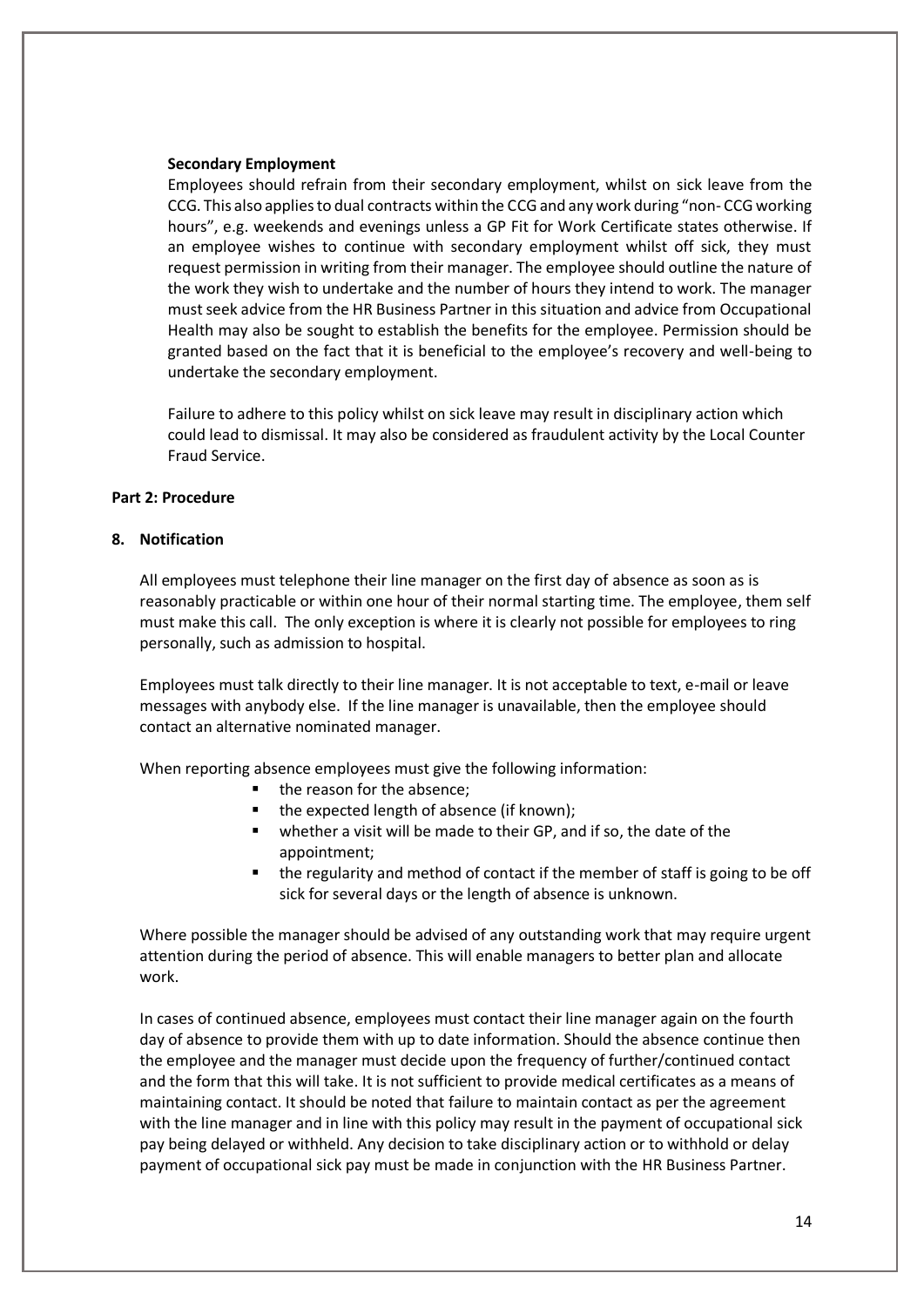# <span id="page-14-0"></span>**9. Certification**

For absences lasting 7 calendar days (including Saturdays, Sundays, Public Holidays and/or non-CCG working days for part-time members of staff) or less, on the first day back at work, employees will be required to complete a Sickness Self-Certificate via the workforce system.

If an absence exceeds 7 calendar days (including Saturdays, Sundays, Public Holidays and/or non-CCG working days for part-time members of staff) a doctor's medical certificate must be submitted to the line manager, no later than the 3rd day of absence after the 7th day of absence. A doctor's certificate must be provided on day of expiry of previous certificate if period of sickness continues. The medical certificate is normally retained by the line manager and the absence recorded on the Workforce System.

If an absence continues beyond the period covered by the initial medical certificate, further medical certificate must be submitted on day of expiry of the previous certificate to give continuous cover for the period of absence.

Failure to supply either a self-certificate or a medical certificate in a timely manner may result in the withholding of pay and may invoke the disciplinary procedure. Exceptionally the CCG reserves the right not to guarantee payment on backdated certificates from GPs and employees will need to provide detailed reasons in writing to their line manager if this becomes necessary. If pay is to be stopped the manager will confirm the details to the employee.

If the doctor's medical certificate does not specify the period of absence covered, it will be taken as covering a period of seven calendar days only.

For reporting purposes, reports will show long-term absence as 28 calendar days or more.

# <span id="page-14-1"></span>**10. Statement of Fitness to Work (FIT Note)**

The statement of fitness to work, known as the 'fit note' was introduced in April 2010. It allows a doctor/GP to advise whether an employee is either:

- a. Not fit to work
- b. May be fit to work

If the doctor/GP suggests that they 'May be fit to work' there are a number of options open which the CCG may consider to help to get the employee back to work:

- Phased return to work
- Amended duties
- Altered hours
- Workplace adaptations

Any such recommendations should be considered by the CCG and if the recommendations can be accommodated by the CCG the line manager can discuss and agree them with the individual prior to commencement of work at a return to work discussion. Advice from Occupational Health may be sought to assist in this discussion.

# <span id="page-14-2"></span>**11. Return to work meetings**

On their return to work, employees will be required to attend a return to work meeting with their line manager to discuss their absence. If the employee has been absent with a highly sensitive condition he/she may ask for a manager of the same gender to manage the absence.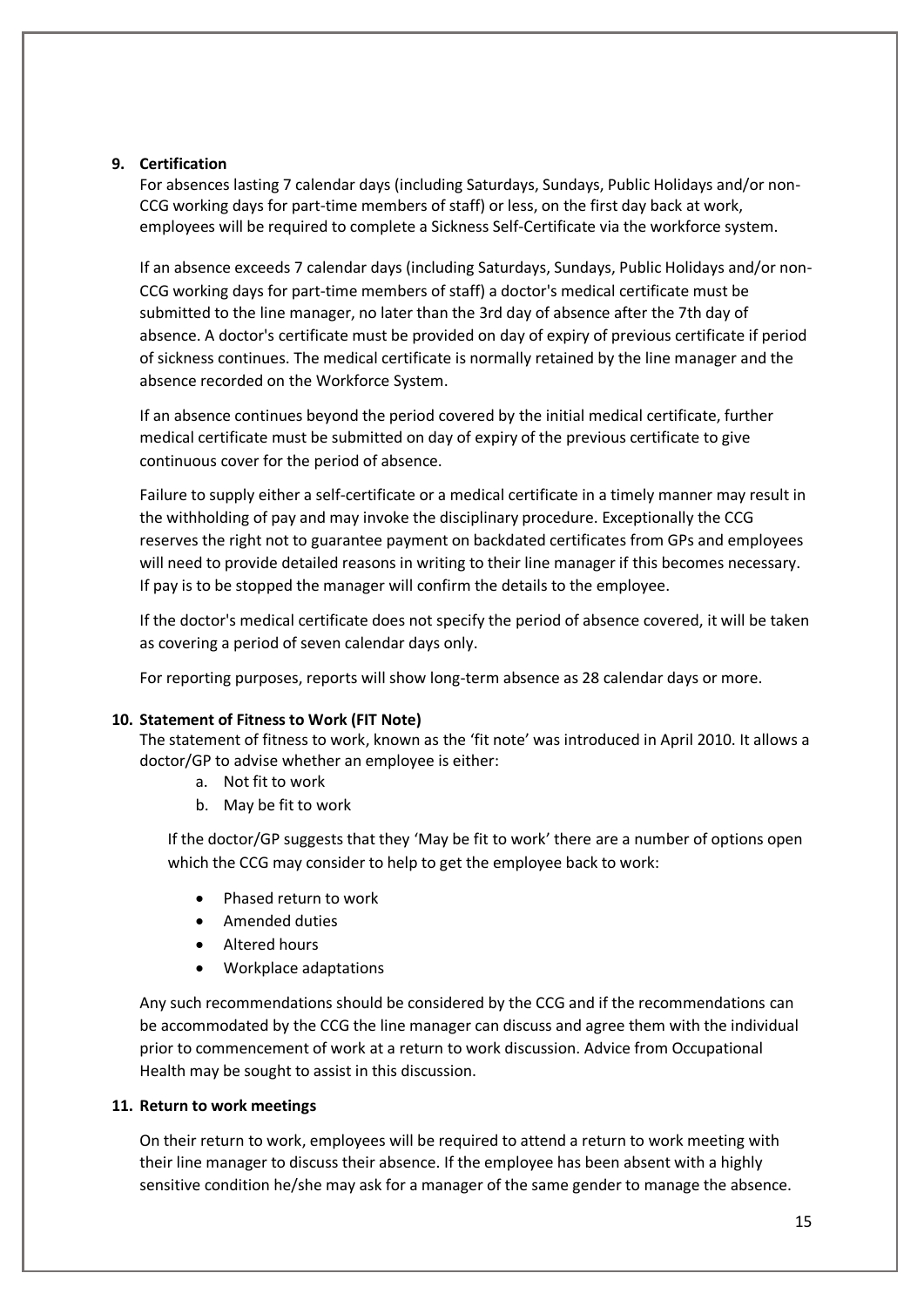The meeting is separate to an absence review meeting and will take place at an agreed time and in a private place.

Return to work meetings should take place following any period of sickness absence of the member of staff. A return to work discussion form should be completed via the Workforce System.

The discussion should allow for an exchange of information and be as frank and as open as possible as this will prevent any misunderstandings concerning the nature of the absence. Managers should also take this opportunity to discuss any patterns or trends of absence that may emerge.

The meeting will also enable the line manager to discuss any assistance and support, such as an Occupational Health referral or counselling, or action on work-related issues that may be provided to enable an employee to return to work or prevent further absence occurring.

If an employee has breached the trigger levels for short- or long-term absence, the line manager should follow the procedure for managing short- or long-term absence as set out in this policy.

Notes and outcome of the meeting will be agreed, recorded and retained on file.

#### <span id="page-15-0"></span>**12. Management of Short-term Absence**

The CCG operates an accurate method of recording and monitoring levels of absence. To ensure the consistency with the application of Absence Management Policy, trigger points are used to monitor sickness absence. The triggers for short-term absence are for the informal stage are:

- 4 occasions of absence in any 12 month period, or
- 12 days absence (on 1 occasion or more) in any 12 month period
- Absences which fall into a particular pattern over the same period of time.

The trigger levels for the informal and formal stages of the procedure are outlined in Appendix 1.

The above triggers should be pro rata for part-time employees and calculated on contracted days worked.

# **12.1. Informal Process**

Where the member of staff reaches the trigger for short-term absence or where the member of staff's absences fall into a pattern over the same period, the line manager should discuss this with the member of staff on an informal, one-to-one basis, in the first instance. The line manager should invite the member of staff to an Informal Exploratory meeting to discuss the frequency, reasons and amount of the employee's absence. If appropriate an improvement target, together with confirmation of the review period should be confirmed.

At the meeting the member of staff should be given an opportunity to explain any circumstances, which might be contributing to their level of absence, or any other matter which they feel ought to be taken into account.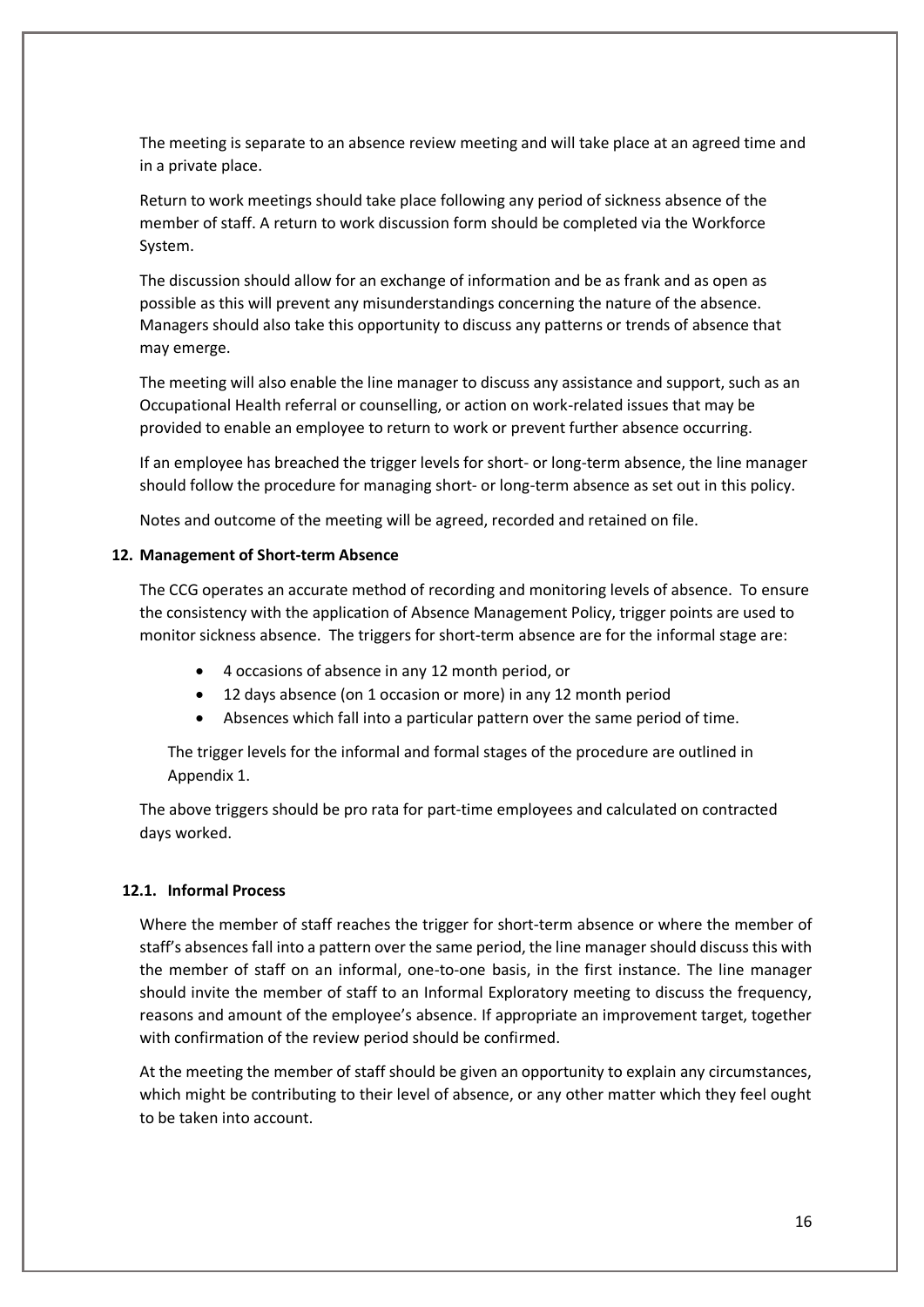The line manager should consider if the member of staff should be referred to Occupational Health to understand if there is an underlying problem resulting in the sickness absence(s) or identify any appropriate support, including the Employee Assistance Programme.

As this is an informal one-to-one meeting, there is no right at this stage for the member of staff to be accompanied by a trade union representative or CCG work colleague, and Human Resources will not usually be present.

The member of staff should be made aware that if sufficient improvement is not demonstrated, the matter may be referred for review under the formal stages of the policy

A note of the informal exploratory meeting should be sent from the manager to the member of staff and agreed. The note should be kept confidentially by the line manager in a place which cannot be accessed by others.

There is no right of appeal at the informal stage of the policy.

# **12.2. Formal Process**

This procedure should be followed in all cases of short-term absence, where the informal stage of the process has been exhausted and the member of staff's absence continues to be unsatisfactory.

There is no requirement that an Occupational Health report be obtained in advance of a formal meeting. However, if it is felt that the member of staff's absence may be caused by an underlying health issue, it is recommended that Occupational Health advice is sought prior to the meeting.

# **Stage 1 – First Formal Stage**

The line manager in consultation with Human Resources will arrange a formal meeting with the member of staff.

The meeting will cover the following areas (and any other matters that are appropriate):

- Outline the details of the sickness absence, trends etc;
- Explain that the member of staff is not meeting the level of attendance required for the job;
- Ask the member of staff if there are any factors that may be contributing to their level of attendance;
- Outline the operational impact that the absences are having on the department;
- Discuss and agree with the member of staff any additional support, including an Occupational Health referral, which may help them achieve an acceptable level of attendance.

Following the meeting, the line manager will fully consider all the evidence that has been presented, both oral and written, and will either decide to take no action or if they decide that it is appropriate to do so, they will issue the member of staff with a written warning.

The written warning in line with stage 1 will advise the member of staff:

• Of the expected attendance level over a set review period (normally 6-12 months);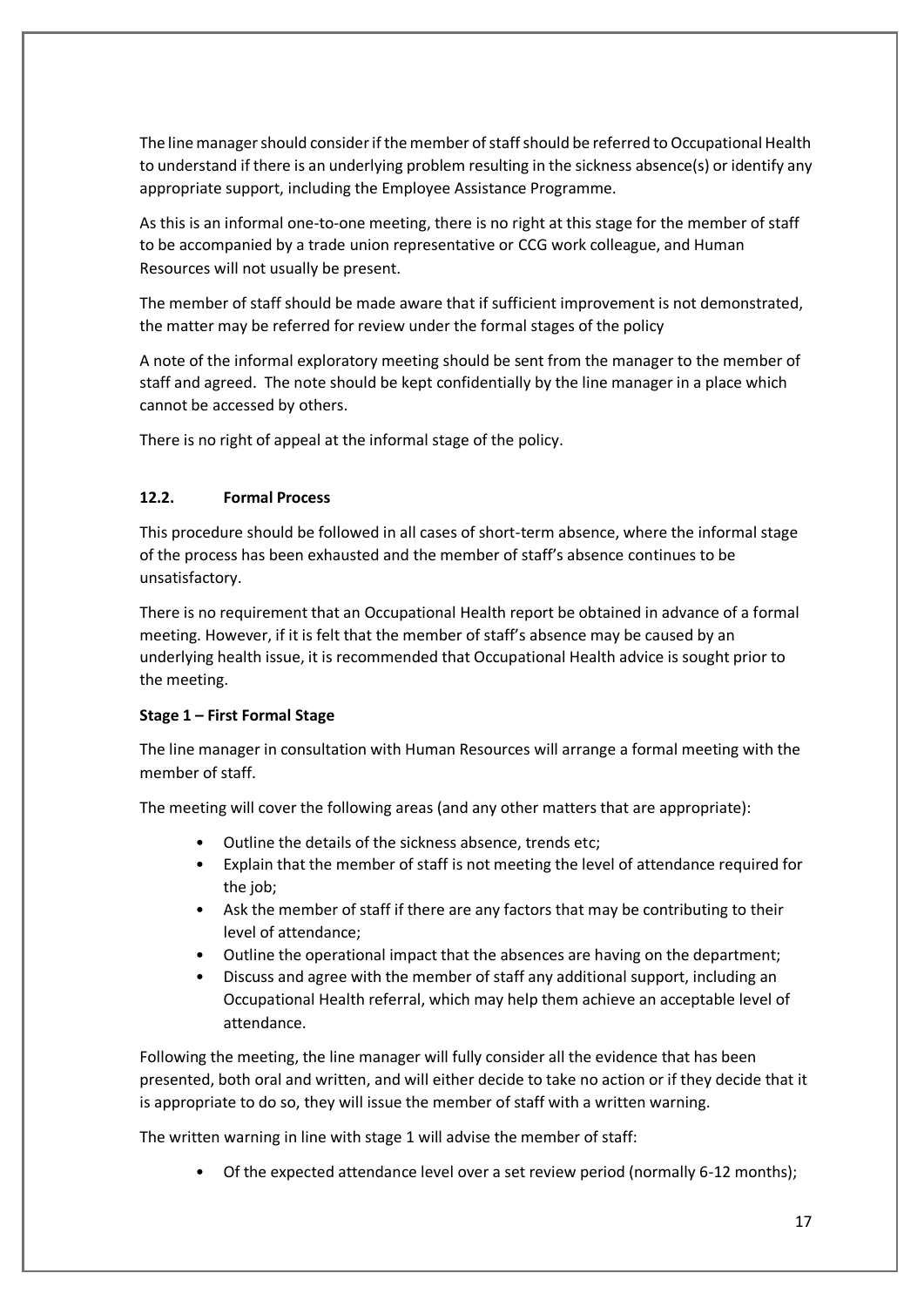- That failure to reach the level of attendance required may result in their dismissal;
- Of their right to appeal
- The warning will be live for a 12-month period.

# **Stage 2 – Second Formal Stage**

If the high level of absence continues, the line manager will convene a second formal sickness review meeting with the member of staff.

If it has been established at the previous stages that the member of staff's absence may be caused by an underlying health issue, Occupational Health advice should be sought before the meeting.

The line manager in consultation with Human Resources will arrange a formal meeting with the member of staff.

The meeting will cover the following areas (and any other matters that are appropriate):

- Outline the details of the sickness absence, trends etc;
- Explain that the member of staff is not meeting the level of attendance required for the job;
- Ask the member of staff if there are any factors that may be contributing to their level of attendance;
- Outline the operational impact that the absences are having on the department;
- Discuss and agree with the member of staff any additional support, including an Occupational Health referral, which may help them achieve an acceptable level of attendance.

Following the meeting, the line manager will fully consider all the evidence that has been presented, both oral and written, and will either decide to take no action or if they decide that it is appropriate to do so, they will issue the member of staff with a written warning.

The written warning in line with stage 2 will advise the member of staff:

- Of the expected attendance level over a set review period (normally 6-12 months);
- That failure to reach the level of attendance required may result in their dismissal;
- Of their right to appeal
- The warning will be live for a 12-month period.

# **Stage 3 – Final Formal Stage**

In the event that the employee's absence has not improved following the stage 2 process, a final review hearing will be convened under the CCG's Capability Procedure, Stage 3. The outcome of this stage may be dismissal in line with the CCG's Capability Policy.

# <span id="page-17-0"></span>**13. Dismissal On The Grounds Of Capability**

Should the dismissal of an employee be identified at any stage in the process as the only appropriate option (i.e. all other options as outlined above have been investigated and found to be inappropriate) a Final Review Hearing will be convened. This will be chaired by the appropriate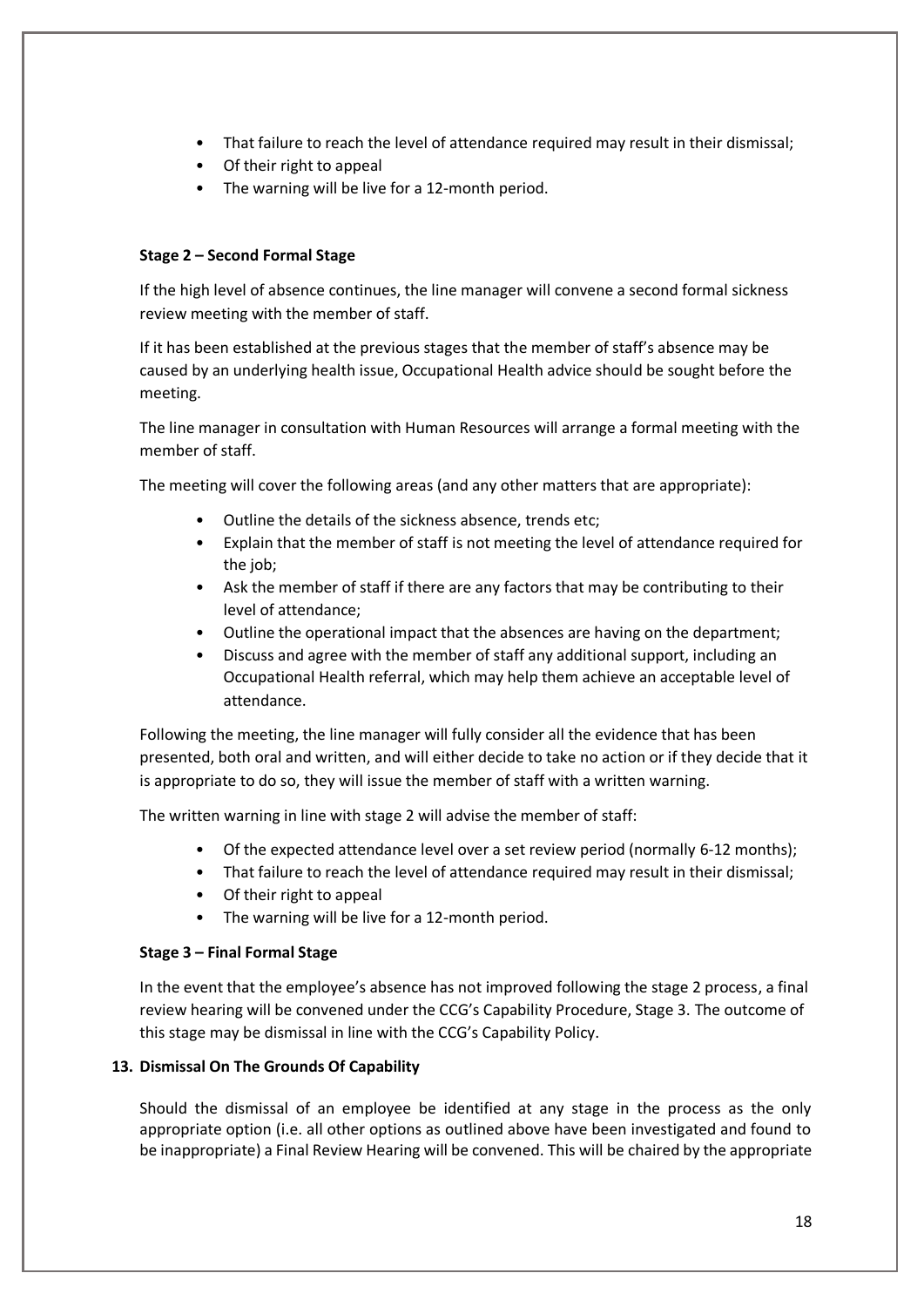manger with the authority to dismiss and will be attended by the employee in question, their line manager and a Human Resources representative.

Prior to this meeting the employee will receive a copy of the report, detailing the case history to date and considerations taken into account (e.g. Equality Act, implications, suitable alternative employment, ill health retirement) together with all other relevant documents, made to the person authorised to dismiss.

At this meeting the employee will have the opportunity to present their case and submit supporting evidence. They have the right to be accompanied by a Trade Union Representative or workplace colleague.

# <span id="page-18-0"></span>**14. Right of Appeal**

Employees have the right to appeal against any formal outcome, including a formal warning or any decision to terminate the contract of employment.

Any appeal must be made in writing to the named post holder in the outcome letter within 10 working days of the receipt of the notification letter. Any letter of appeal must clearly outline the grounds for appeal in writing within the above specified time-frame, unless in exceptional circumstances with prior agreement by management.

At any appeal hearing the employee has the right to be accompanied by a staff side representative or CCG work colleague not acting in a professional capacity.

#### <span id="page-18-1"></span>**15. Management of Long-term Absence**

Long-term absence is classed as at least 28 calendar days' or more continuous period of absence, usually due to a single health problem e.g. an operation or a combination of health issues.

It is essential for employees who are off on Long Term Sick to meet regularly with their Line Manager and engage in sickness absence review meetings.

Long Term Sickness will normally count towards trigger points (with the exception of maternity related absence) and would, in all cases, instigate an absence review meeting. However, Line Managers may use their discretion to issue a sanction, dependant on individual circumstances and where appropriate. In order to manage LTS effectively it is essential that the employee and the line manager maintain regular contact and meet periodically during the period of absence.

An Occupational Health referral is advised in all LTS cases. On receipt of an OH report the manager and the employee should meet and discuss any advice/recommendations set out in the report. If the employee is unable to attend the workplace this meeting may take place at the employee's home or at an alternative location.

In some cases it may be necessary for the employee to be reviewed by OH at regular intervals throughout their period of absence for the manager to obtain continuing OH advice and guidance for the appropriate management of the case. It is expected that the employee will return to work in their substantive role and on their normal terms and conditions of work.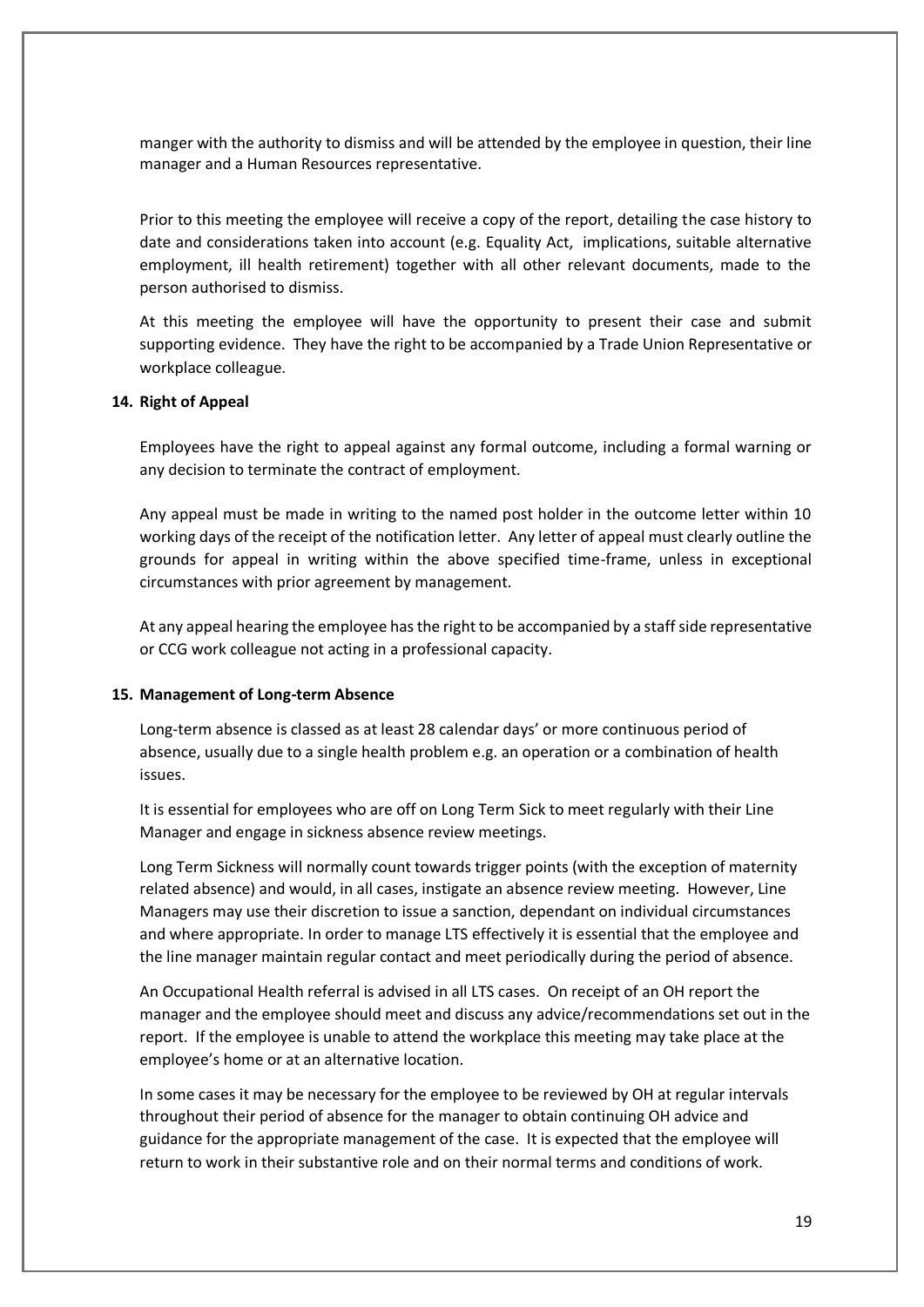However during the period of absence employees may wish to attend work but temporarily be unable to undertake their substantive role. Each employee will have different requirements so managers should ensure they are proactive and consider opportunities across the organisation e.g. office work away from a clinical area, office tasks that are not time bound in between periods of treatment. Occupational Health must be sought on all occasions before arrangements are finalised.

In certain circumstances OH will recommend a phased-return to work to aid rehabilitation after a period of absence.

Where OH advice is that the employee is able to return to work there are a number of options that may be discussed / considered:

- Employee Fit to Return phased return
- Fit to return to current role/duties phased return
- Fit to return to current role but unable to fulfil all of the duties consider reasonable adjustments/phased return
- Unfit to return to current role but is capable of other work consider redeployment
- Currently unable to return to work but assessed by OH as likely to return in the future

In the event that the OH advice is that the employee is unfit to return and where all appropriate avenues have been explored such as reasonable adjustments to their current role and/or re-deployment then it will be necessary to consider:

- Retirement on Grounds of Medical Incapacity
- Termination of Employment (under formal stage 3)

Where an employee fails to make contact during their long-term absence, then the absence without leave (AWOL) procedures should be followed.

Should an employee fail to provide the appropriate absence notifications and/or attend absence review meetings and/or occupational health appointments CCGs Disciplinary Policy may be invoked.

# <span id="page-19-0"></span>**16. Formal Sickness Absence Review Meetings**

Line managers must conduct regular review meetings to discuss the situation with the member of staff and decide the appropriate application of the formal stages in conjunction with Human Resources. In cases of long-term absence the process outlined in section 15 will be followed.

The process for dealing with sickness absence under this section will very much depend on the individual circumstances of the member of staff. In situations where there is an underlying health issue, a member of staff may have one or several sickness absence review meeting(s) before action is agreed and implemented. This will depend on the medical condition, the treatment, the long-term prognosis, and the sustainability of the absence after considering the effects on the department, comments made by the member of staff and Occupational Health advice. In some cases it may be necessary to move straight to the formal procedure. The Human Resources representative will be able to give guidance on this.

At the review meeting the line manager will discuss the following with the member of staff: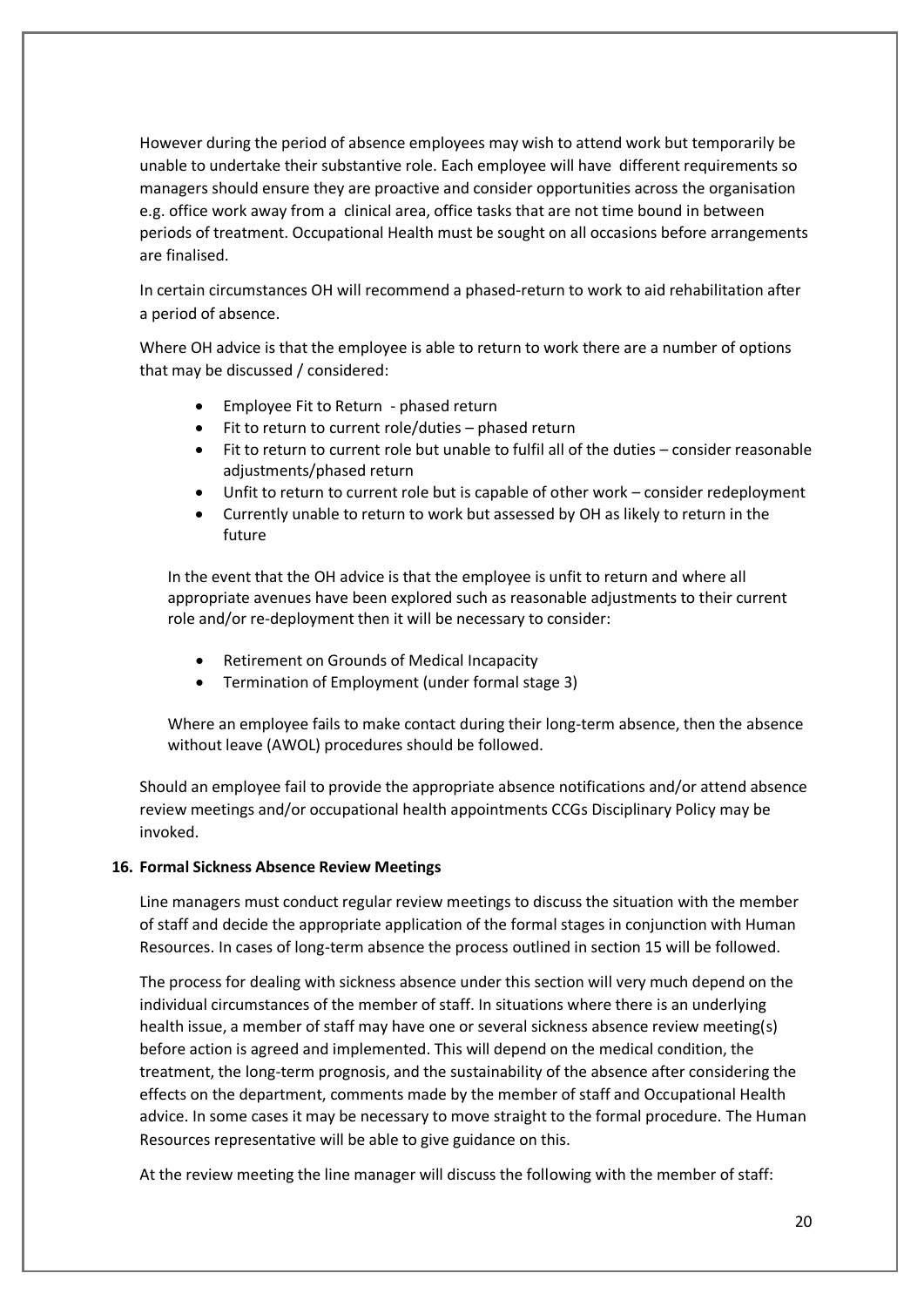- Their underlying health condition;
- Occupational Health advice if this has been sought;
- Anticipated recovery progress;
- Whether they expect to be able to return to work in the foreseeable future;
- What type of support they feel they need on return to work.

The line manager should discuss with the member of staff possible next steps/outcomes should the absence continue, taking into account the facilities and adjustments that should be considered by the CCG.

Review meetings should be arranged taking into consideration the points outlined above and the individual's sick pay entitlements. Where possible a review meeting will be held before the sick pay ends.

In cases of long-term absence where there is a serious underlying health problem, it may be appropriate to immediately hold a final review hearing in line with the Formal Stage 3. This may occur, for example, where it is clear that progressing through each stage is not likely to assist in resolving the matter and redeployment, ill health/voluntary retirement or dismissal on the grounds of incapacity may be the only realistic option.

# <span id="page-20-0"></span>**17. Ongoing Medical Conditions**

In some situations an employee may have ongoing health related problems which may impact upon their ability to perform the duties of their role. The employee may still be in work, or have long-term or short-term absence. This will be addressed by any or all of the following three steps:

- a. Medical advice, support and guidance to help determine the best course of action for the individual
- b. Reasonable Adjustments / redeployment consider what adjustments can be made to the role including hours or lighter duties. Identify if there is any suitable alternative role the individual could undertake either on a permanent basis or Interim basis.
- c. Final Review Panel- if the individual's substantive post is not suitable due to their ill health and the above stages have been unsuccessful in supporting the employee to resume full duties, a final review hearing should be arranged in accordance with formal Stage 3 of the Capability Policy.

Before any decision to terminate an employee on medical grounds the following must have been meaningfully considered:

- Rehabilitation;
- Phased return;
- A return to work with or without adjustments;
- Redeployment with or without adjustments.

# <span id="page-20-1"></span>**18. Occupational Health Services (OHS) – Organisation Appointed Medical Advisor**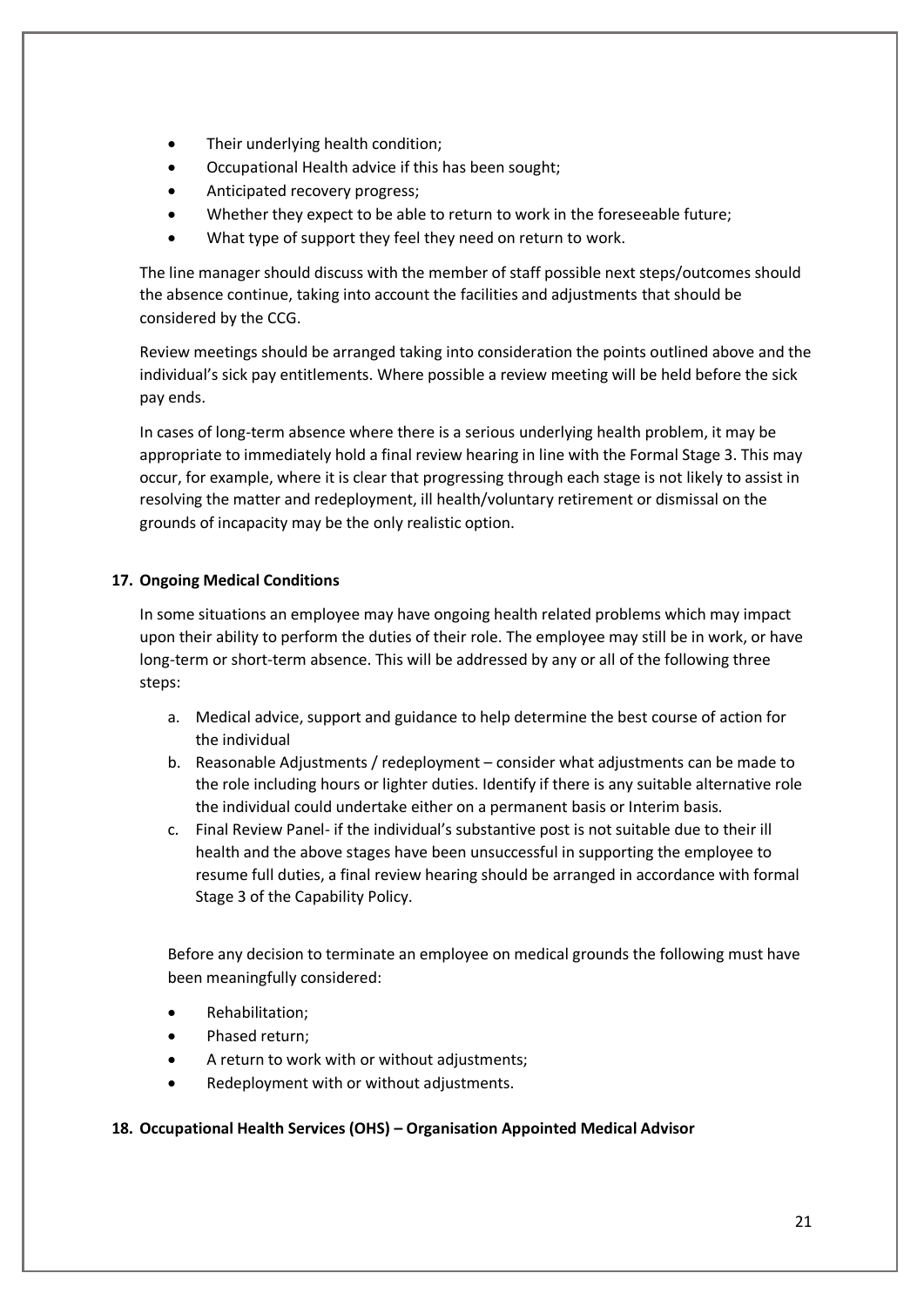In cases of sickness absence, managers are expected to exercise discretion in referring such absences to the Occupational Health Service and the following principles should be applied:

The Occupational Health Service can be consulted for advice when the likelihood of a return to work or cause of absence is not known;

A member of staff should be referred to the Occupational Health Service at an early stage in the absence if it is considered that a referral may benefit the employee or the CCG;

The Occupational Health Service is available to give both general and specific advice on the fitness of an employee for work, adjustments to the workplace where appropriate and likely return dates. Occupational Health will only provide non clinical information to managers on specific areas of concern relating solely to an individual's ability to perform their role. They are able to provide both managers and individuals with advice to make decisions relating to work and employment arrangements.

An employee may request an Occupational Health Service referral, via their manager, for advice and support on the best way of seeking a return to work.

Where there is doubt regarding an employee's ability to return to work on a permanent basis advice must be sought from the Occupational Health Service. Employees may be eligible to illhealth retirement benefits if they have two years continuous membership of the NHS Pension Scheme. Ill-health retirement should be discussed with the individual during the review meetings.

Employees must make themselves available to attend Occupational Health referrals (this may include home visits by an Occupational Health representative or the attendance at an Occupational Health Office). However, due regard should be made to the accessibility of the location in relation to the nature of absence. Following the referral, Occupational Health Services will then provide a written report to management, a copy of which will also be sent to the individual. In most cases management will meet with the individual to discuss the content of the report.

In some cases it may be more appropriate for Occupational Health to contact a third party for a medical opinion e.g. GP, Consultant etc. and consent must be obtained from the employee concerned. In these cases, any information provided by a third party is always disclosed to Occupational Health and not to management. Occupational Health will then provide management with a written summary of information provided which is pertinent to the employee's ongoing employment. Employee consent is not required for the release of this report.

Occupational Health may recommend appropriate treatment, such as physiotherapy or cognitive behavioural therapy, in supporting staff to remain in work, or return to work, at the earliest opportunity. The CCG will consider such recommendations in line with the needs of the organisation.

In accordance with Agenda for Change, employers may, at any time, require an employee absent from work due to illness to attend an examination by a medical practitioner.

Where a member of staff has refused to attend Occupational Health, their absence will be managed based on the information available to management at that time.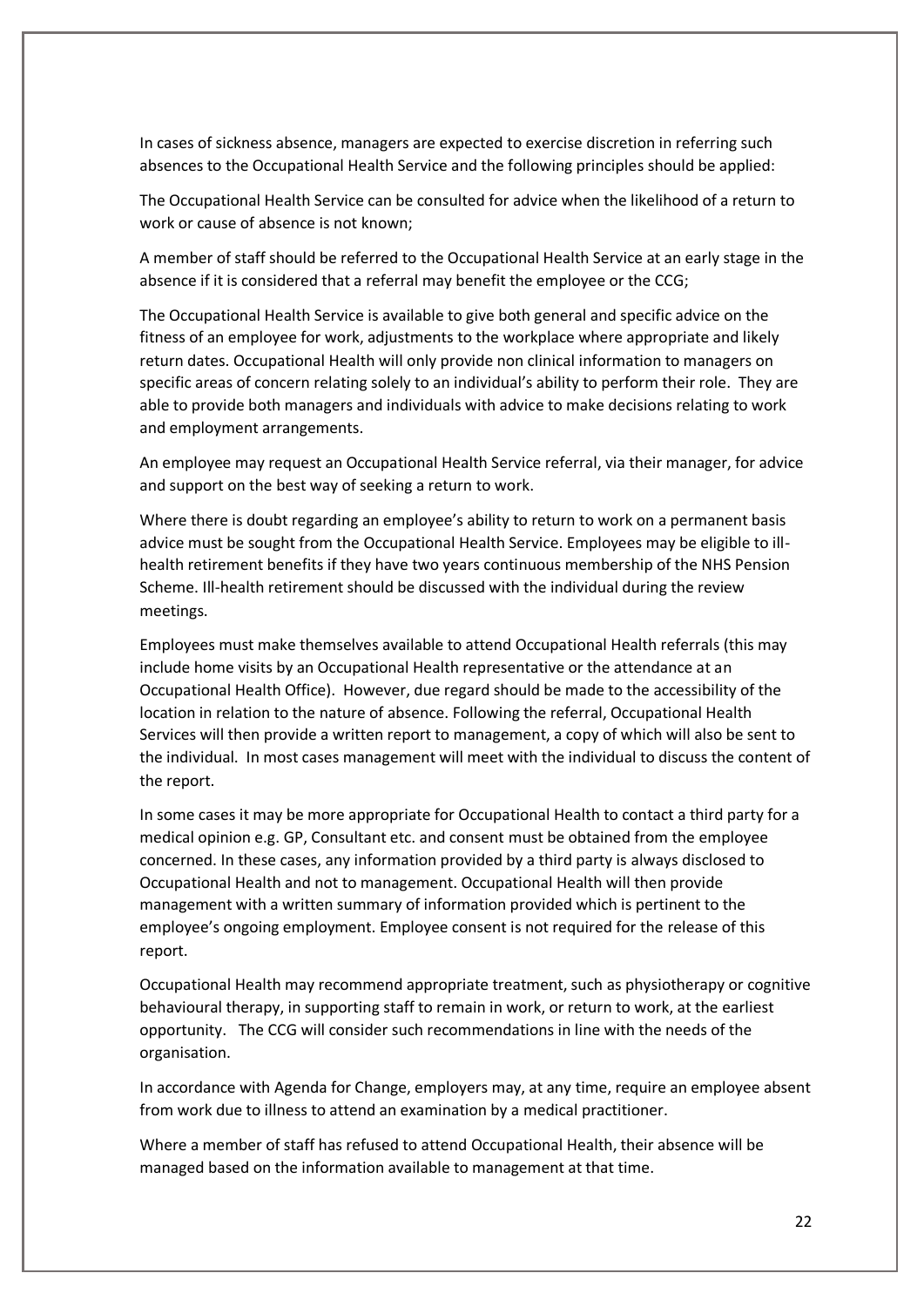#### <span id="page-22-0"></span>**19. Disability Related Absence and Reasonable Adjustments**

If an employee is disabled or becomes disabled during their employment, then the CCG is legally required under the Equality Act 2010 to make reasonable adjustments to enable the employee to continue working. The Act broadened the provisions of the Disability Discrimination Act of 1995, for public sector employees.

The Equality Act 2010 s.6 defines disability as a physical or mental impairment that affects the person's ability to carry out normal day-to-day activities. It also asks whether or not the adverse effect is substantial and long term.

Under para.6 of sch.1 to the Equality Act 2010, people diagnosed with the progressive conditions of HIV infection, multiple sclerosis and cancer are deemed to be disabled whether or not the condition has yet begun to have any effect on their ability to carry out day-to-day activities.

Equality law recognises the need to bring about equality for disabled people and suggests that this may mean changing the way in which an individual's role is structured, the removal of physical barriers and / or providing extra support for the disabled employee. This is considered the duty to make 'reasonable adjustments'. The document 'NHS [Employers: Guidelines on prevention and](https://www.nhsemployers.org/-/media/Employers/Documents/Retain-and-improve/HSWPG-Guidelines-on-prevention-and-management-of-sickness-absence.pdf)  [management of sickness absence'](https://www.nhsemployers.org/-/media/Employers/Documents/Retain-and-improve/HSWPG-Guidelines-on-prevention-and-management-of-sickness-absence.pdf) provides examples of readjustments.

Occupational Health provides advice on the 'reasonable adjustments' required to support an employee at work. However, it will be the line manager's decision as to whether those adjustments are also reasonable for the service. Any adjustments made must be discussed with the individual concerned.

When an employee has a disability and is required to attend regular appointments (i.e. regular physiotherapy/ attending on-going treatment) the individual should advise their Line Manager in advance of the appointments. The manager shall consider reasonable adjustments to accommodate the disability related requirements including variation of working hours, flexible working hours or using a combination of unpaid and annual leave or paid time off to attend appointments. (Ref: Other Leave Policy para 8)

Absences related to a disability will count towards triggers unless otherwise agreed by the line manager at the attendance review meeting (see paragraph 14.6). For absence that relates to a disability or long-term condition, where it has been determined not to apply absence triggers, arrangements for reporting absence and return to work will continue to apply as per this policy, to ensure that staff can be properly supported by their line manager. The decision should only be made once Occupational Health advice has been obtained and there is attendance review meeting. The reference period will apply in line with the relevant stage of the policy.

The amendment to the Disability Discrimination Act, (now the Equality Act 2010) also introduced the concept of positive action where a disabled member of staff can be treated differently in order to ensure they remain in work, e.g. an internal disabled applicant, who has been displaced from their current role, may be considered favourably against an able bodied candidate. No employee should be disadvantaged because of their disability. If an absence is related to a disability, these absences should be identified as such from other sickness absence and may also be managed under the long term sickness or ongoing health related absence procedures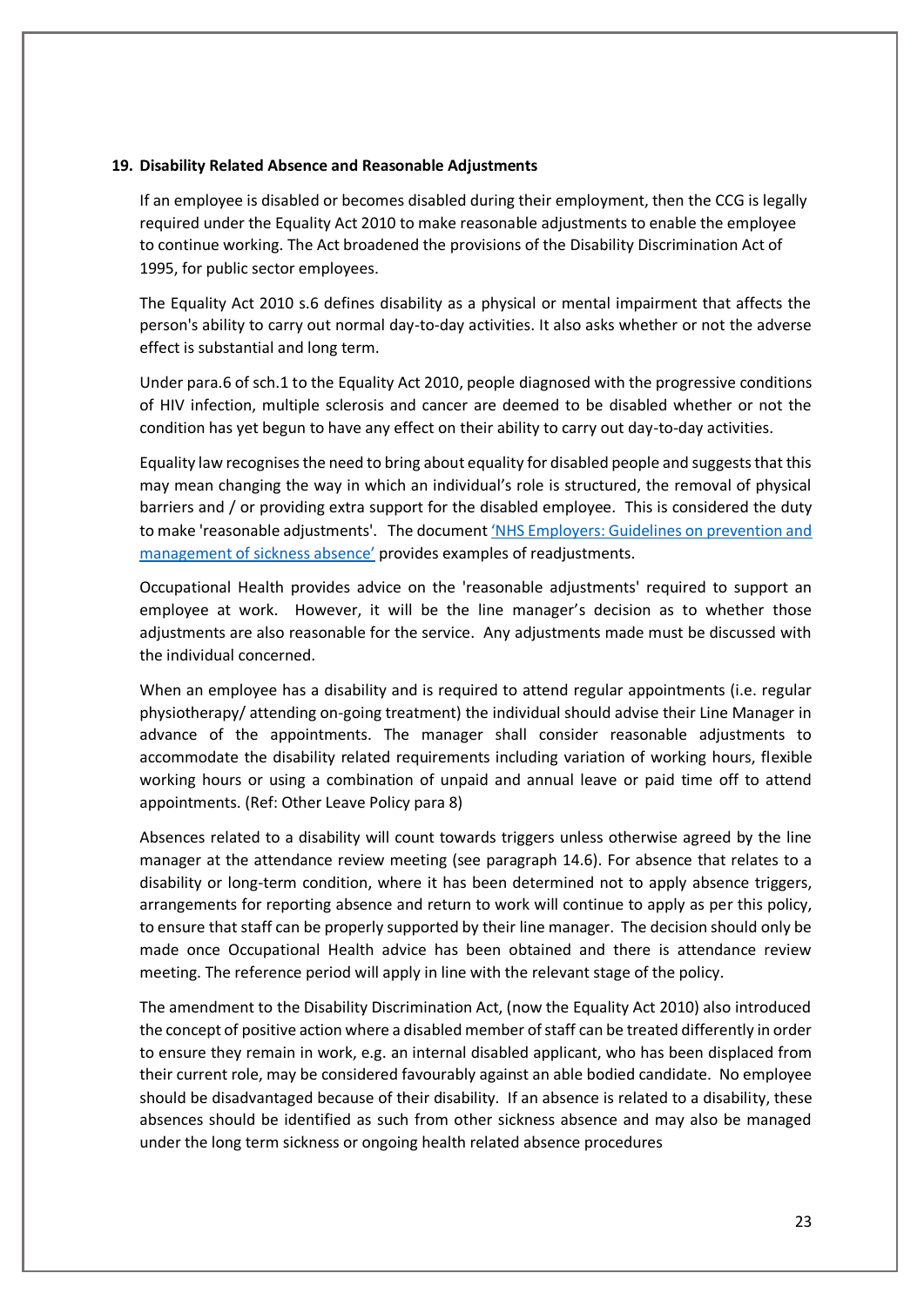#### <span id="page-23-0"></span>**20. Gender Reassignment**

Once an employee has decided they wish to undergo gender reassignment it is essential that a support network is set up as soon as possible. The line manager will need to discuss with the individual how they wish to handle the transition including absences from work.

An employee is protected under the Equality Act 2010 as 'transgender' once they have proposed to change their sex or have done so. The manager shall consider reasonable adjustments to accommodate the equality related requirements including variation of working hours, flexible working hours or using a combination of unpaid and annual leave or paid time off to attend appointments.

#### <span id="page-23-1"></span>**21. Maternity Related Absence**

Should an employee be absent from work due to pregnancy related sickness, these absences should be recorded separately and not counted towards absence triggers. However the absence should continue to be monitored and recorded.

#### <span id="page-23-2"></span>**22. Returning to Work**

Wherever possible the CCG will aid a return to work. To establish the most effective way of doing this the CCG may seek further medical advice.

This may include making reasonable adjustments to the employee's job, allowing a phased return to work, or by allowing the employee to return to work on a reduced or alternative hour's basis.

#### <span id="page-23-3"></span>**23. Phased Return**

Where a phased return to work is recommended by the Occupational Health Service, or a medical practitioner, the employee will be able to return to work on a part-time basis whilst receiving their full pay. This will be for a maximum period of four weeks; thereafter, the employee must either substitute their annual leave for days not worked or receive payment only for the hours worked. Where an employee requests a phased return to work themselves, they must take annual leave for days not worked or receive payment only for the hours worked.

#### <span id="page-23-4"></span>**24. Redeployment**

If medical opinion is that an employee is unfit to return to their former employment, the possibility of alternative employment must be considered.

Where an employee's pay reduces because of ill-health or injury, and they have the required membership of the NHS Pension Scheme, their membership at the higher rate of pay may be protected.

#### <span id="page-23-5"></span>**25. Ill Health Retirement**

Throughout the absence management process all options, such as rehabilitation, redeployment, part time working, job redesign etc must be considered in conjunction with the employee. Where the medical opinion indicates that an employee is permanently unfit for any employment or for the duties of their current role, the individual has the option of applying for early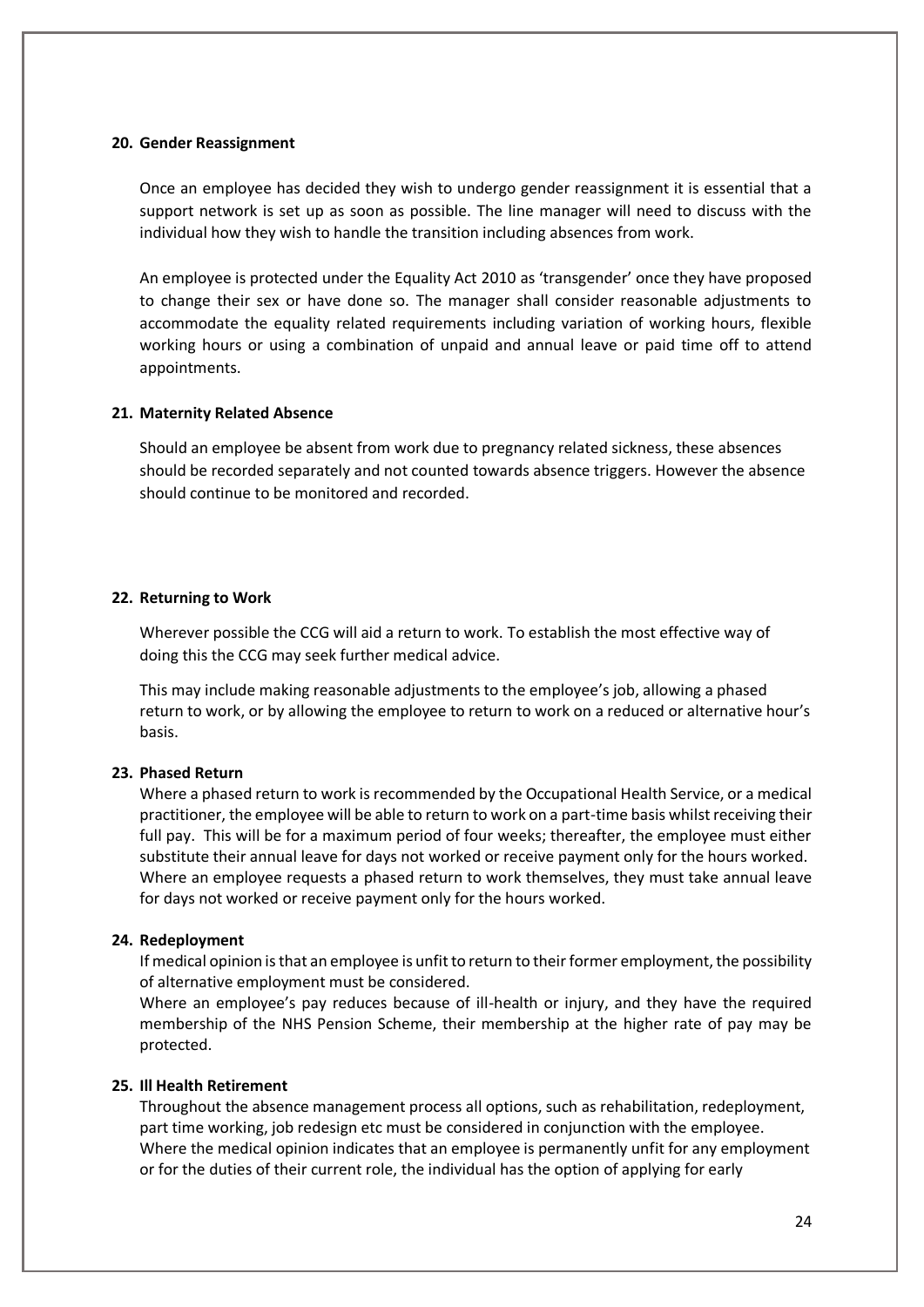retirement on the grounds of ill health, in line with the provisions of the NHS Pension Scheme. This option is only available to employees who have at least two years' continuous, pensionable NHS employment.

If an application for ill-health retirement is made, this constitutes a mutual decision that the employee is unable to fulfil their contractual obligations due to their ill-health condition and therefore a termination date will be agreed between the individual and their line manager.

This option should be discussed with an individual in full at the appropriate time and as much information as possible will be provided to enable the employee to make an informed decision. For more information regarding this procedure please contact Human Resources.

#### <span id="page-24-0"></span>**26. Resignation**

At any time during sickness absence an employee may choose to resign from their employment. They are required to give their contractual notice and any outstanding accrued holiday entitlement will be paid in lieu.

Payment in lieu of notice may be agreed by the line manager in conjunction with Human Resources.

#### <span id="page-24-1"></span>**27. Unauthorised Absence (AWOL Employees)**

All absence should be notified by the employee. Unauthorised Absence is where an employee fails to attend work without notifying their Line Manager with an unacceptable explanation/reason being provided. Unauthorised absence is also referred to as 'absence without leave' (AWOL).

The line manager and HR must make all efforts to contact the individual.

Where no contact has been made and no justified explanation/reason has been provided by the employee, the manager reserves the right to suspend the employees pay. The employee must be notified in writing of any action to cease the payment of salary.

If an employee is absent from work without good cause or fails to properly notify their Line Manager of their absence formal action may be taken in accordance with CCGs' Disciplinary Policy.

#### <span id="page-24-2"></span>**28. Equality Statement**

In applying this policy, the CCG will have due regard for the need to eliminate unlawful discrimination, promote equality of opportunity, and provide for good relations between people of diverse groups, in particular on the grounds of the following characteristics protected by the Equality Act (2010); age, disability, gender, gender reassignment, marriage and civil partnership, pregnancy and maternity, race, religion or belief, and sexual orientation, in addition to offending background, trade union membership, or any other personal characteristic.

#### <span id="page-24-3"></span>**29. Data Protection / GDPR**

In applying this policy, the Organisation will have due regard for the Data Protection Act 2018 and the General Data Protection Regulation (GDPR). Personal Confidential Data of data subjects will be processed fairly and lawfully and in accordance with the six data protection principles. Data Subject's Rights and freedoms will be respected and measures will be in place to enable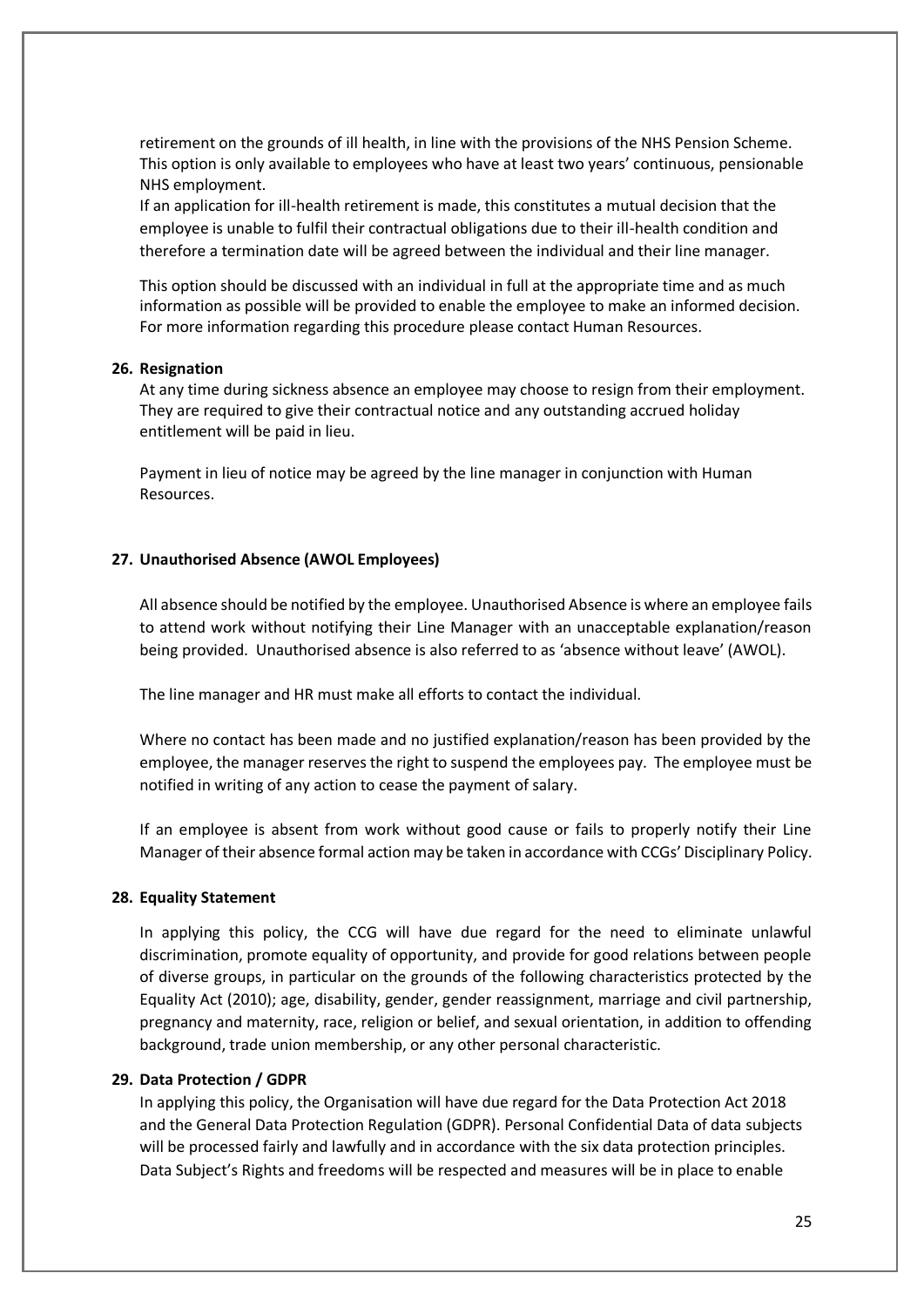employees (data subjects) to exercise those rights. Appropriate technical and organisational measures will be designed and implemented to ensure an appropriate level of security is applied to the processing of personal confidential data. Employees will have access to the CCG's Data Protection Officer for advice in relation to the processing of their personal confidential data and data protection issues.

# <span id="page-25-0"></span>**30. Monitoring & Review**

This policy will be reviewed every three years by Human Resources in conjunction with operational managers and Trade Union representatives. Where review is necessary due to legislative change this will happen immediately. Implementation and operation of this policy will be monitored on an annual basis by the HR Team. It will also be assessed on an ongoing basis as part of the monthly review of workforce performance of the CCG.

# <span id="page-25-1"></span>**31. Associated Policies**

Please refer to the following policies for further information:

- Maternity Policy and Procedure
- Capability policy and procedure
- Disciplinary Policy

# <span id="page-25-2"></span>**32. Breach of Policy**

Unauthorised absence and/or the misuse of this policy & procedure will be managed under the Disciplinary Policy.